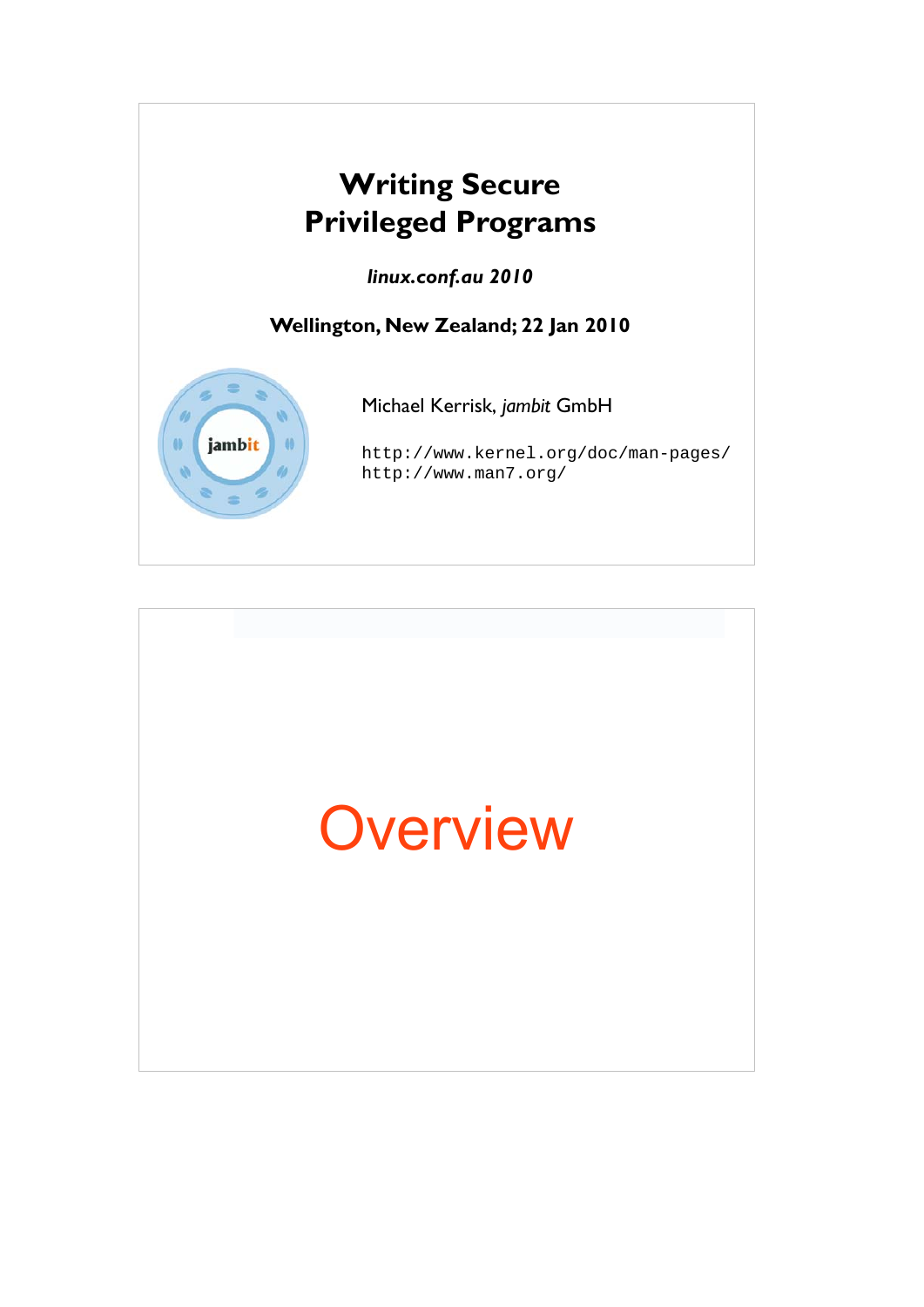## **Introduction** • Avoiding creation of security holes by: • Using safe C coding practices • Understanding and using Linux/UNIX OS-level concepts to improve security • Excludes topics like: • Authentication techniques • Cryptography & Random-number generation • Linux Security Modules • Virtualization • Cross-site scripting • SQL injection  $\cdot$  etc.

### **Topics**

- Process credentials
- Gaining privileges
- Why worry?
- Guidelines for secure programming
- Useful reading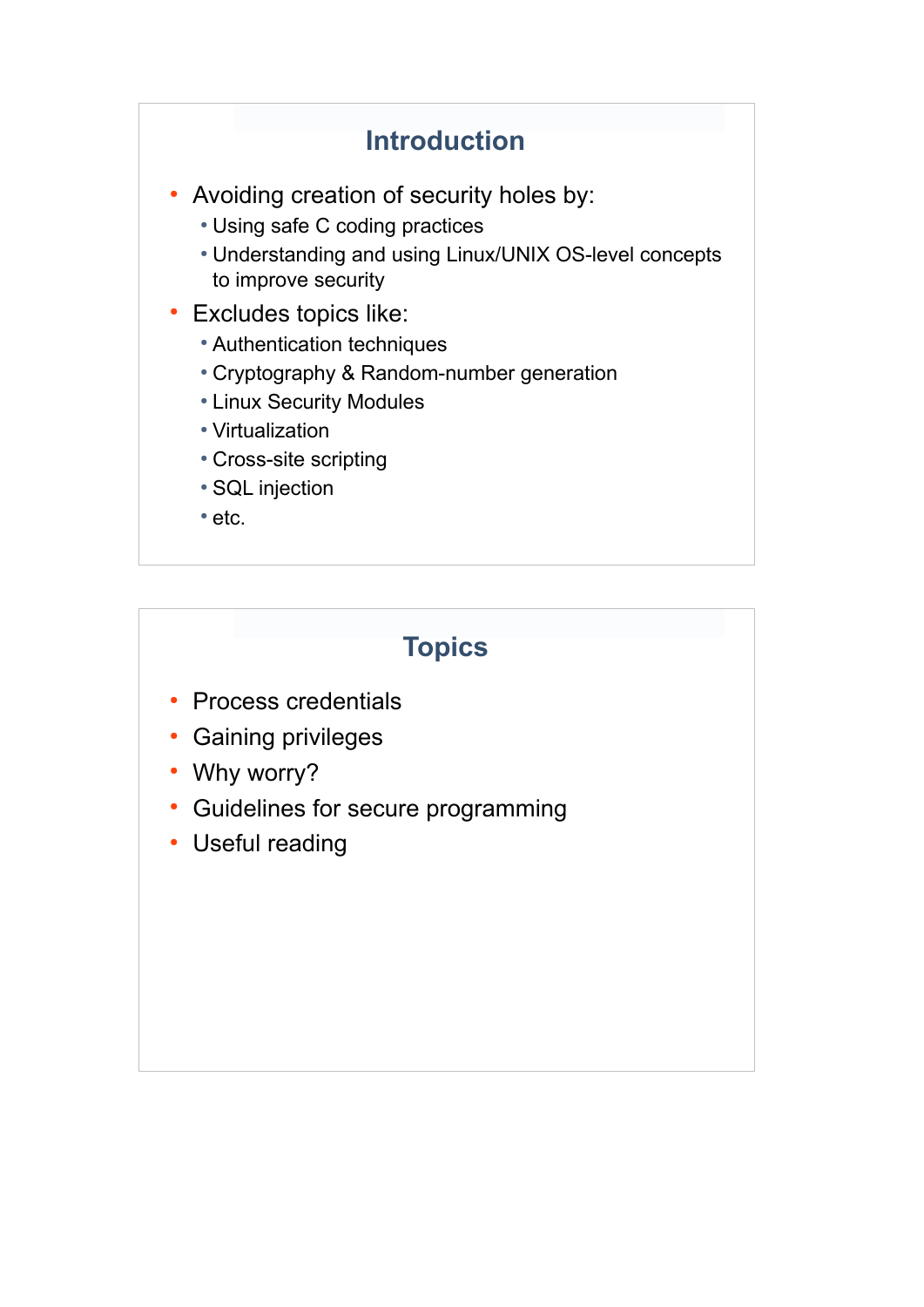# Process **Credentials**

#### **Process credentials**

66

- Every process has credentials:
	- User IDs (UIDs)
	- Group IDs (GIDs)
	- Supplementary group IDs
- Credentials determine:
	- Ownership of process
	- File access permissions
	- Privileges to perform other operations
- Set for login shell on startup
- Inherited by child of *fork()*
- Some credentials can change during  $exec()$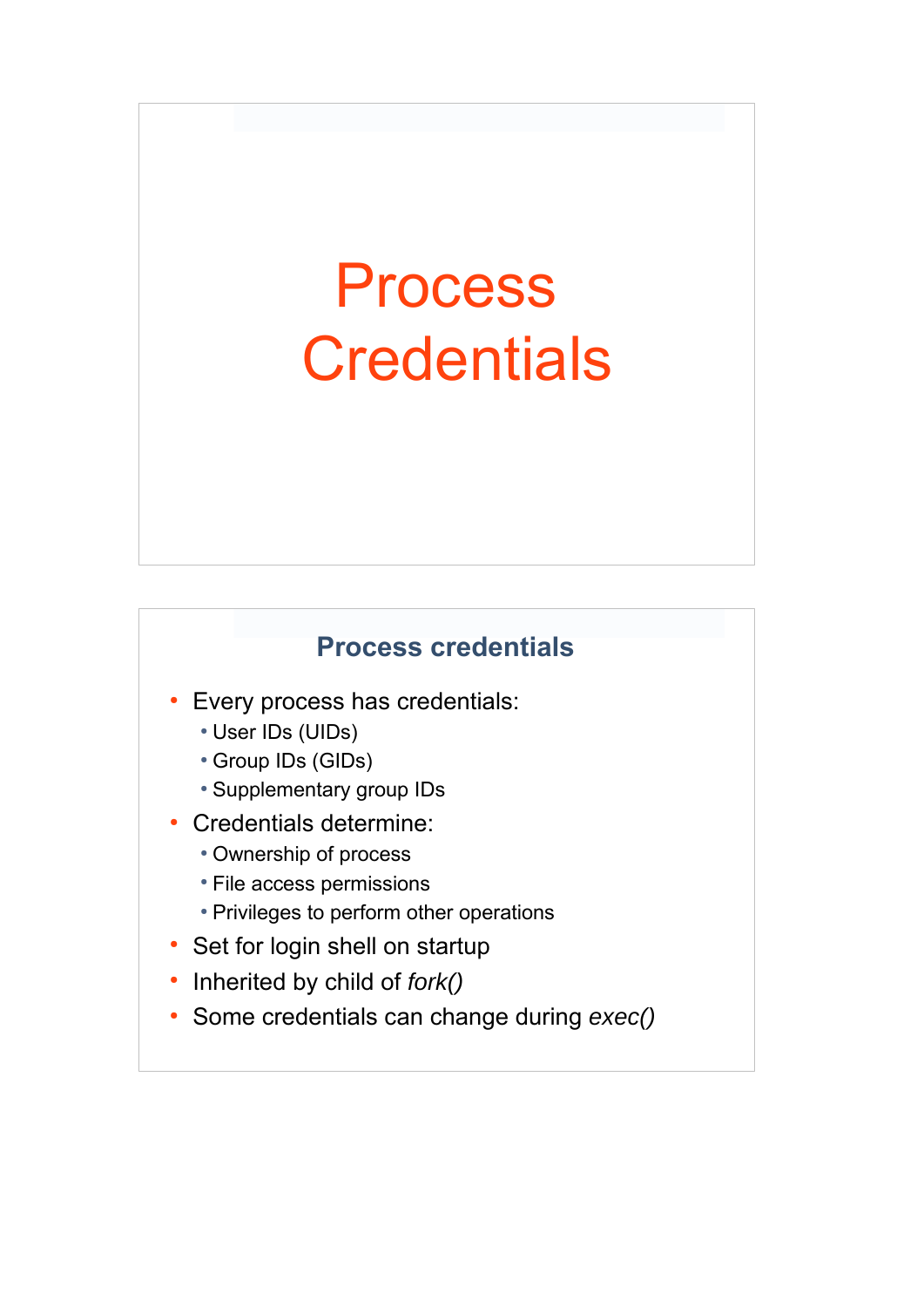

## **Group IDs** • Real GID (RGID) • Which group owns process • Effective GID (EGID) • File access permissions • Saved set-group-ID (SGID) • (Described later) (For unprivileged program, all IDs have same value) Supplementary group IDs • Additional groups used to check file access permissions • Derived from /etc/group file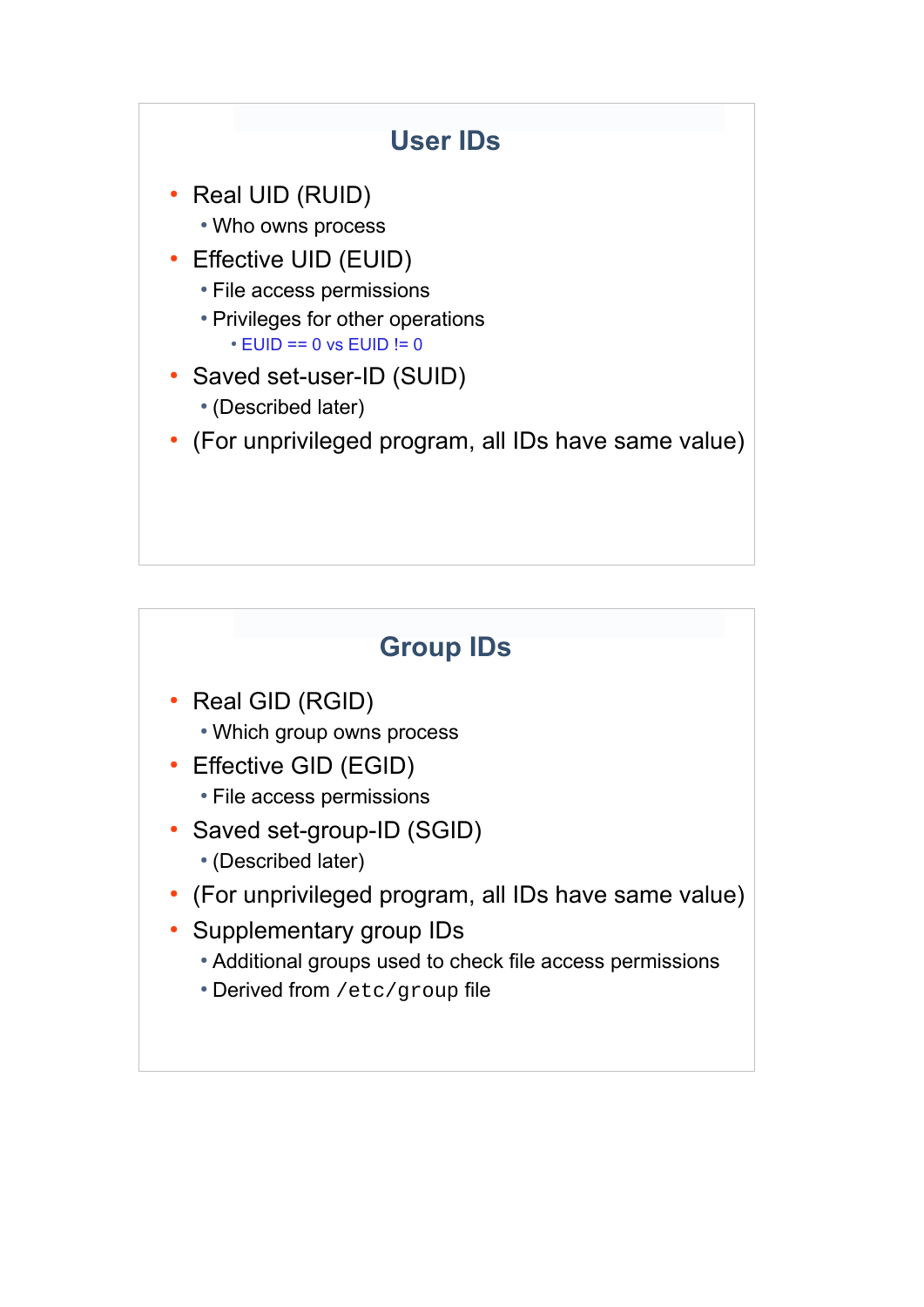

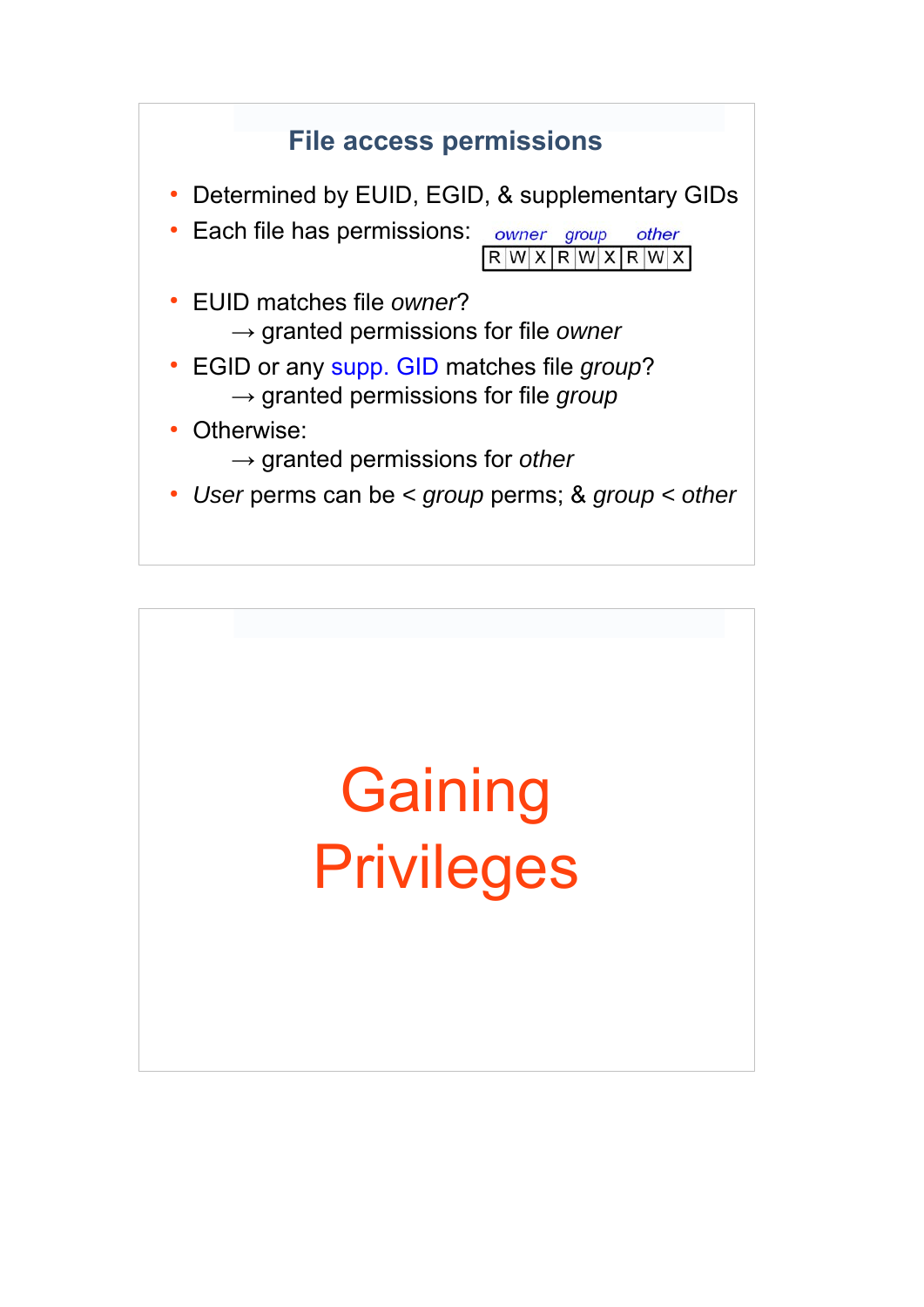## **Gaining privileges**

- Two ways to obtain privileges of user or group:
	- Run program in process belonging to user or group
	- Execute set-user-ID or set-group-ID program
		- Usual way to give privilege to nonprivileged users
		- Abbreviations: setuid program & setgid program

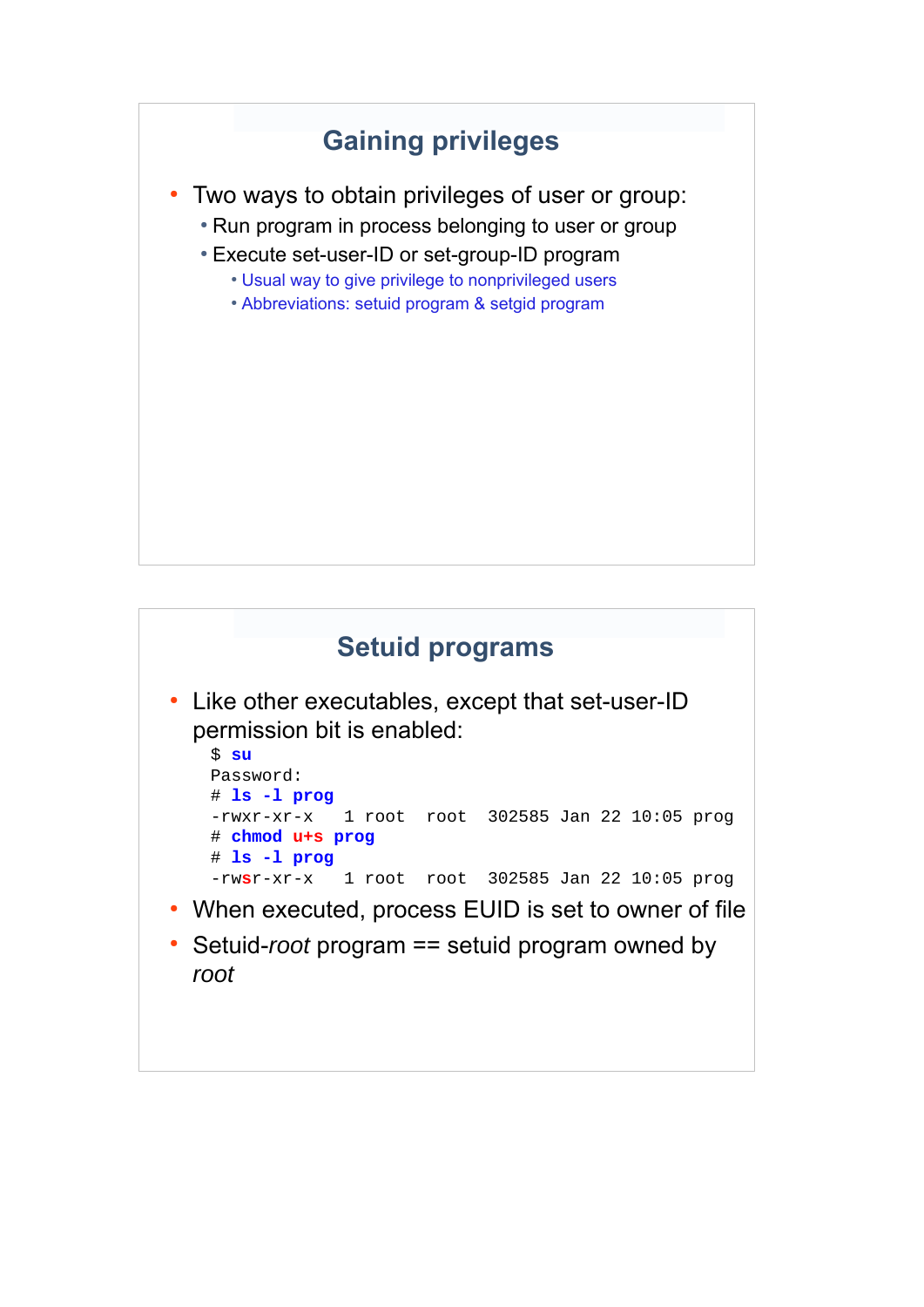

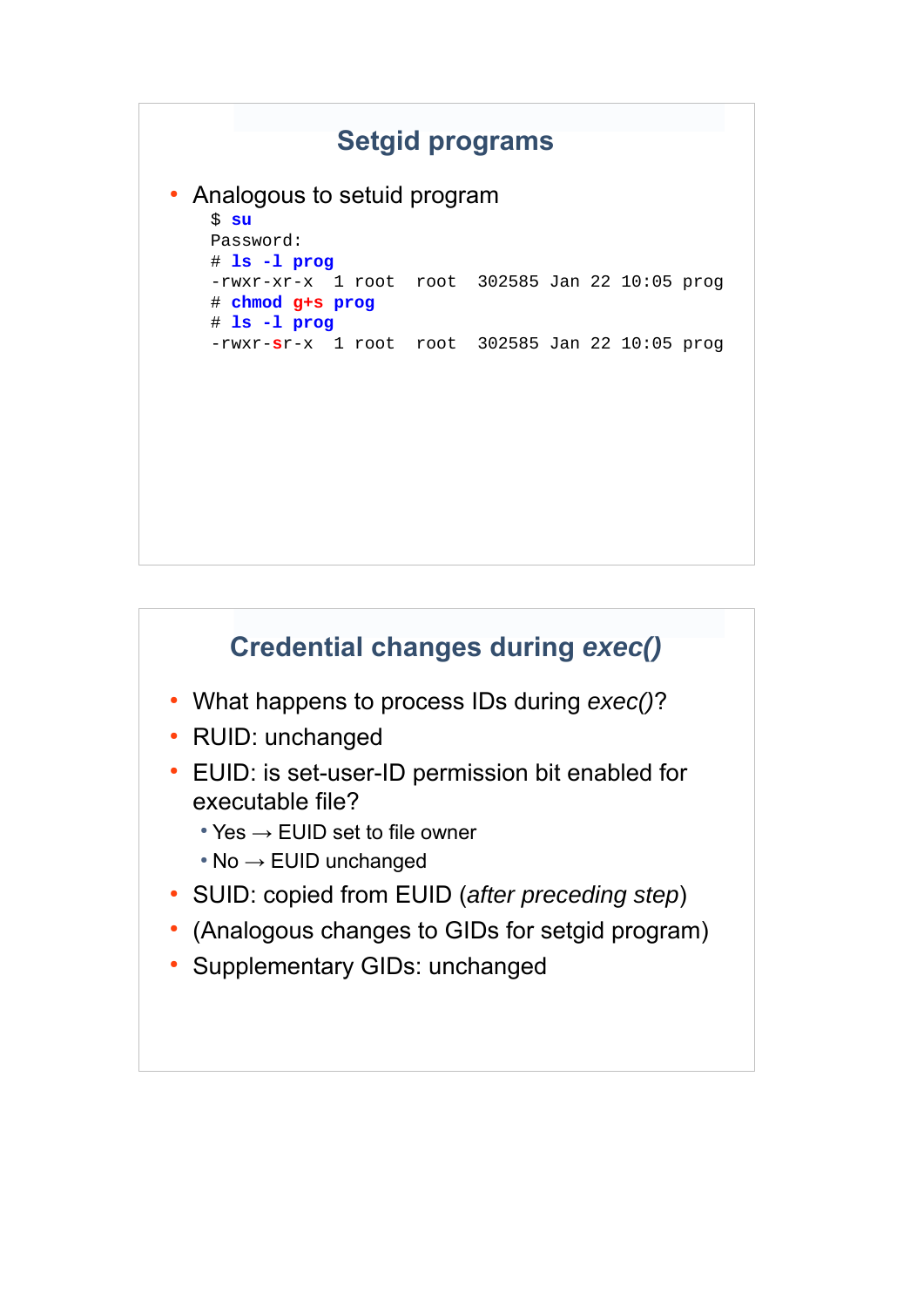## **Credential changes during** *exec() (cont.)* • Example: • Login as "mtk" \$ **whoami** mtk  *RUID == EUID == SUID == <mtk>* \$ **ls -l prog** -rw**s**r-xr-x 1 **root** root 302585 Jan 22 10:05 prog \$ **./prog** # Create new process that execs "prog"  $RUID = ;  $EUID == *SUID*$  = < *root* (0) >$

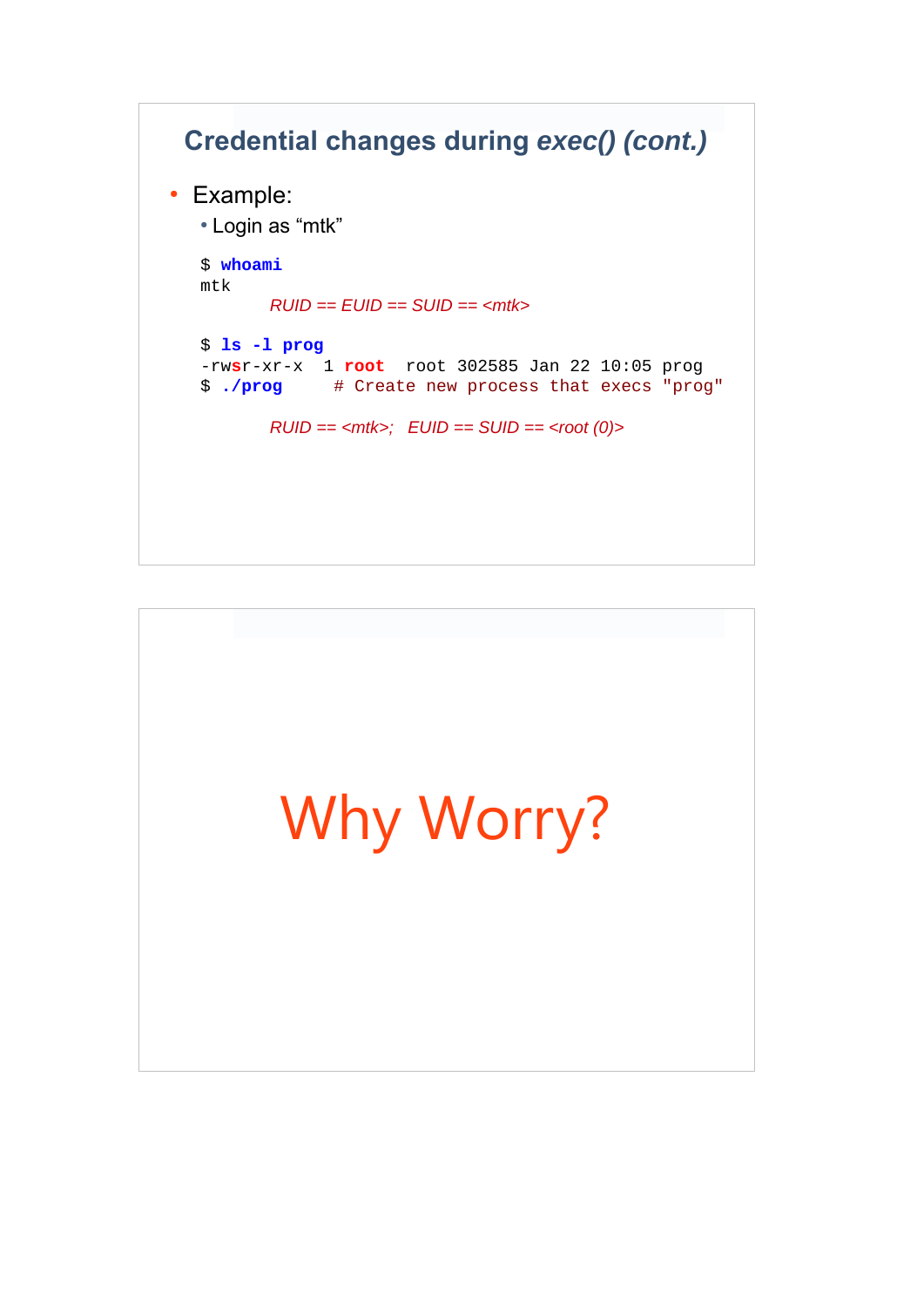### **What's the problem?**

- Privileged program grants rights of another user or group
- If subverted, security is compromised
- Especially dangerous for EUID of 0 and for N/W services
- Many ways to create bugs that lead to subversion
- Some guidelines...

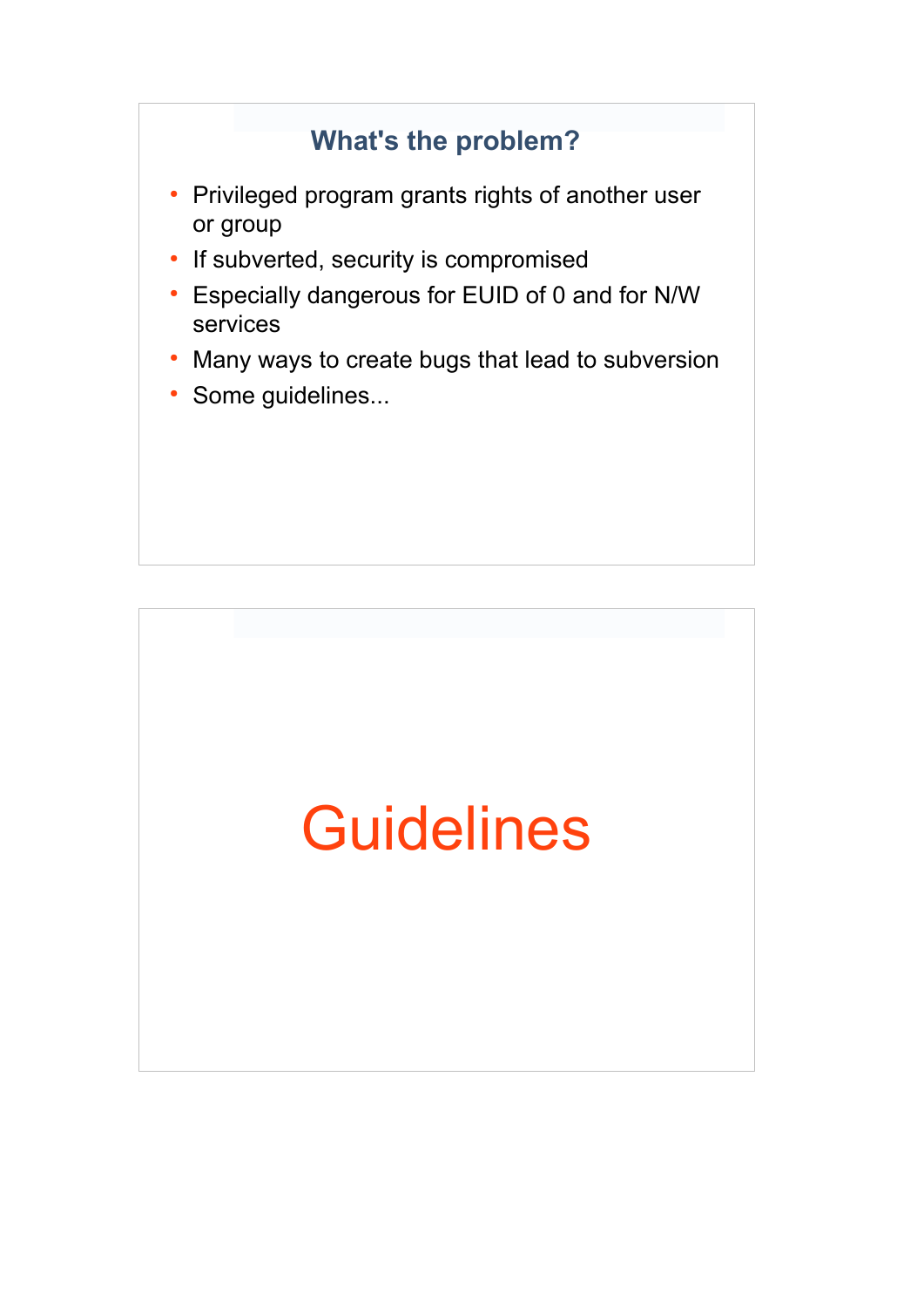## Guideline: Avoid writing setuidroot programs

#### **Setuid-***root***? Just say no!**

- If there's a way to avoid setuid-root, use it • (Maybe you don't really need privilege at all)
- Limits potential damage if program is compromised
- Two useful techniques:
	- Privilege separation
	- Use an ID other than *root*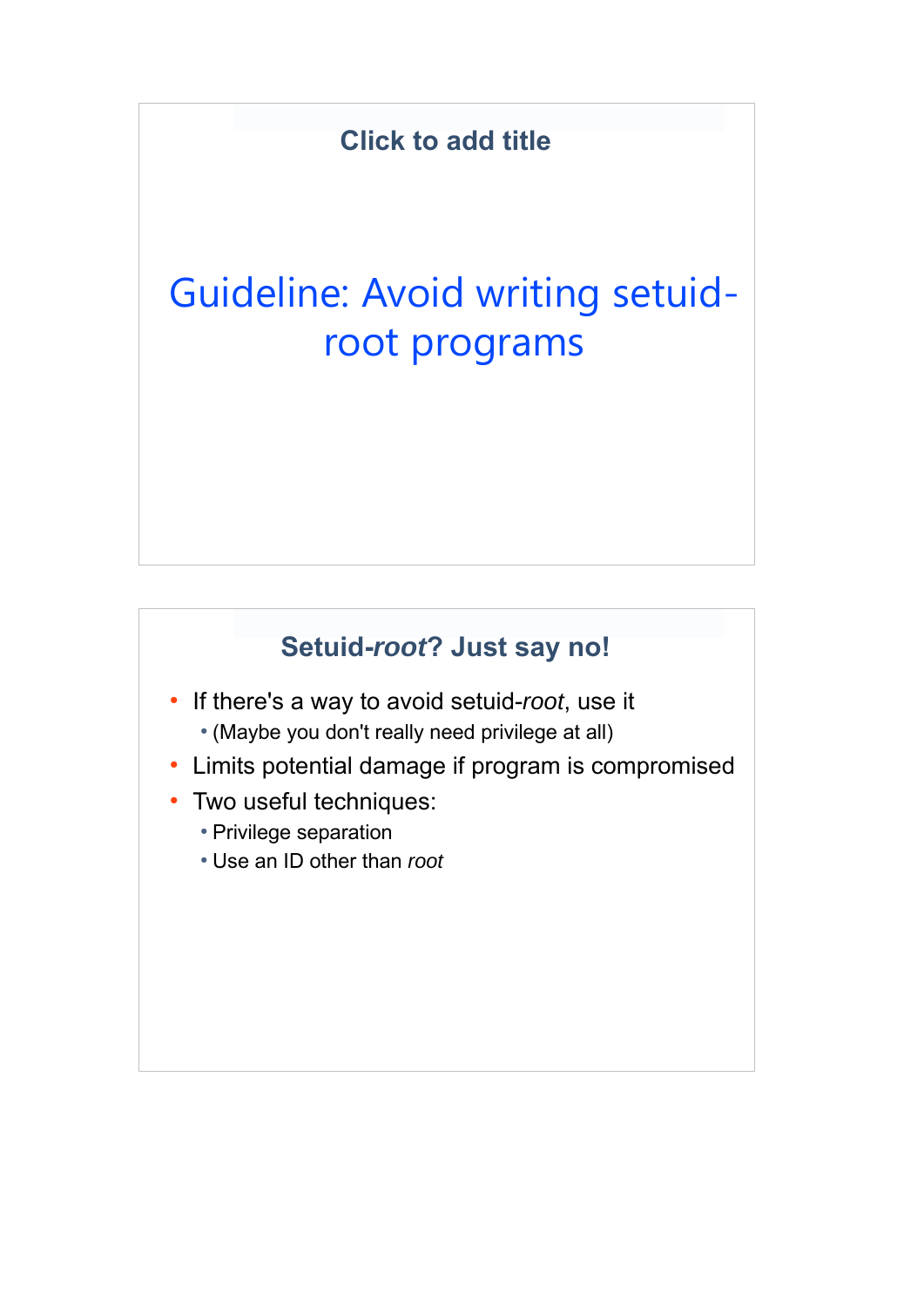#### **Avoiding setuid-***root***: Privilege separation**

- Isolate functionality requiring *root* privileges into a separate process running as *root*
- Request operations via IPC, or info passed across *exec()*
- Make inputs and functionality of program as limited as possible!
	- $\cdot$  Less flexibility == fewer chances to compromise

### **Example of privilege separation**

- Example:
	- *grantpt(3)* library function
	- Forks child process that execs a setuid-*root* program, *pt\_chown*
	- Changes ownership and permissions of pseudo-tty slave corresponding to master specified via open file descriptor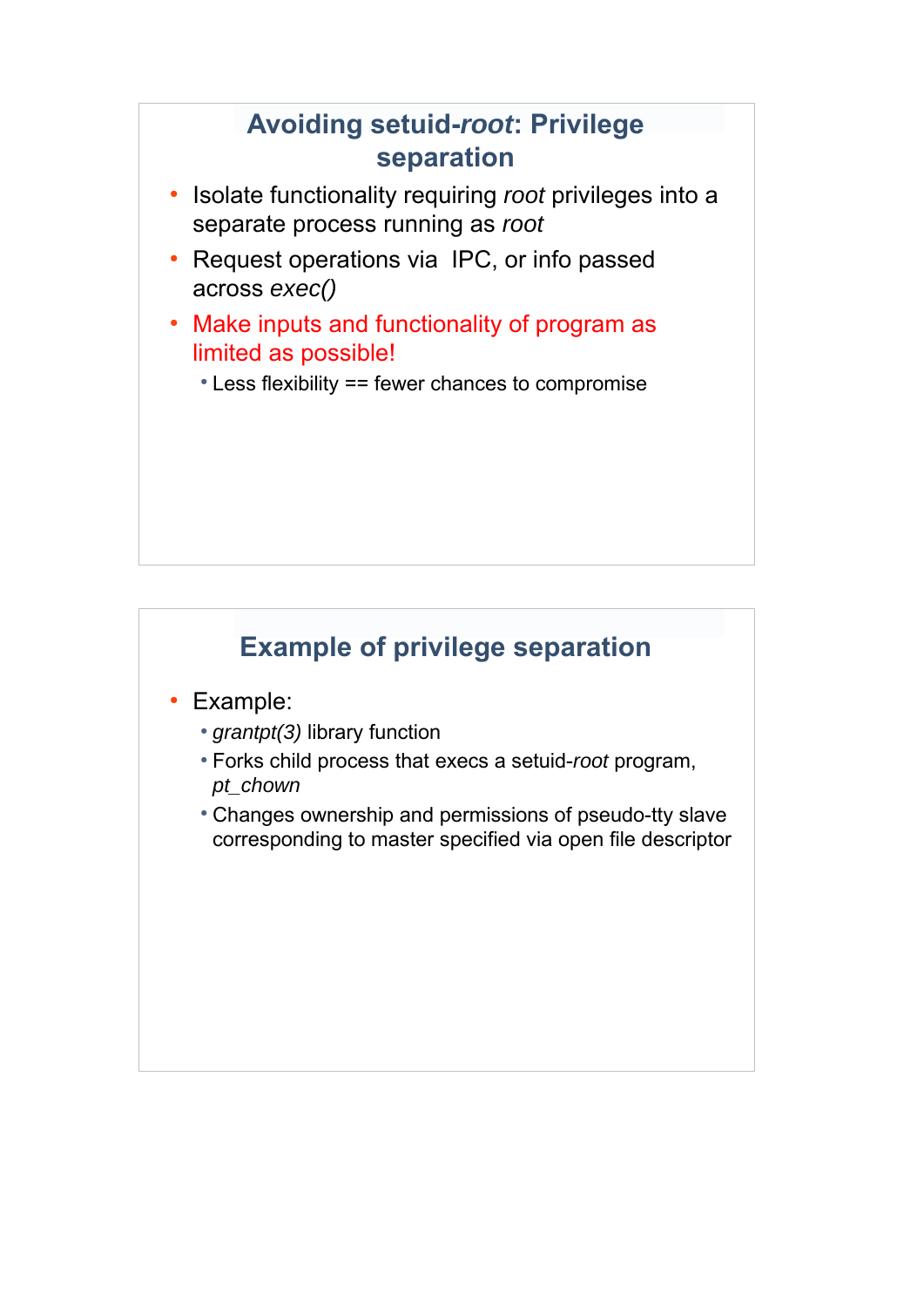

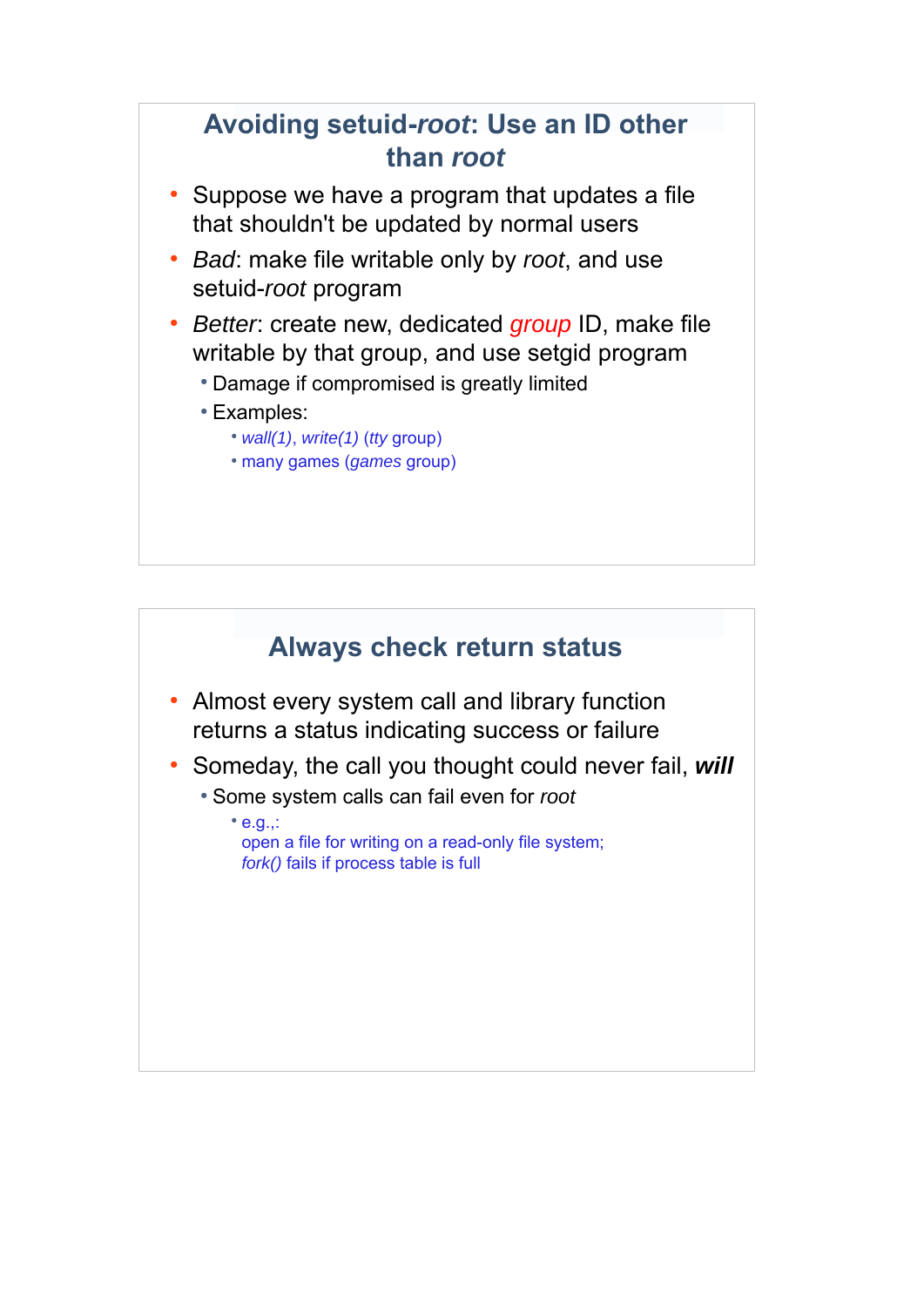## Guideline: Check return statuses



- Almost every system call and library function returns a status indicating success or failure
- Someday, the call you thought could never fail, *will* 
	- Some system calls can fail even for *root*
		- $\cdot$  e.g.,: open a file for writing on a read-only file system; *fork()* fails if process table is full
- **Always check the return status**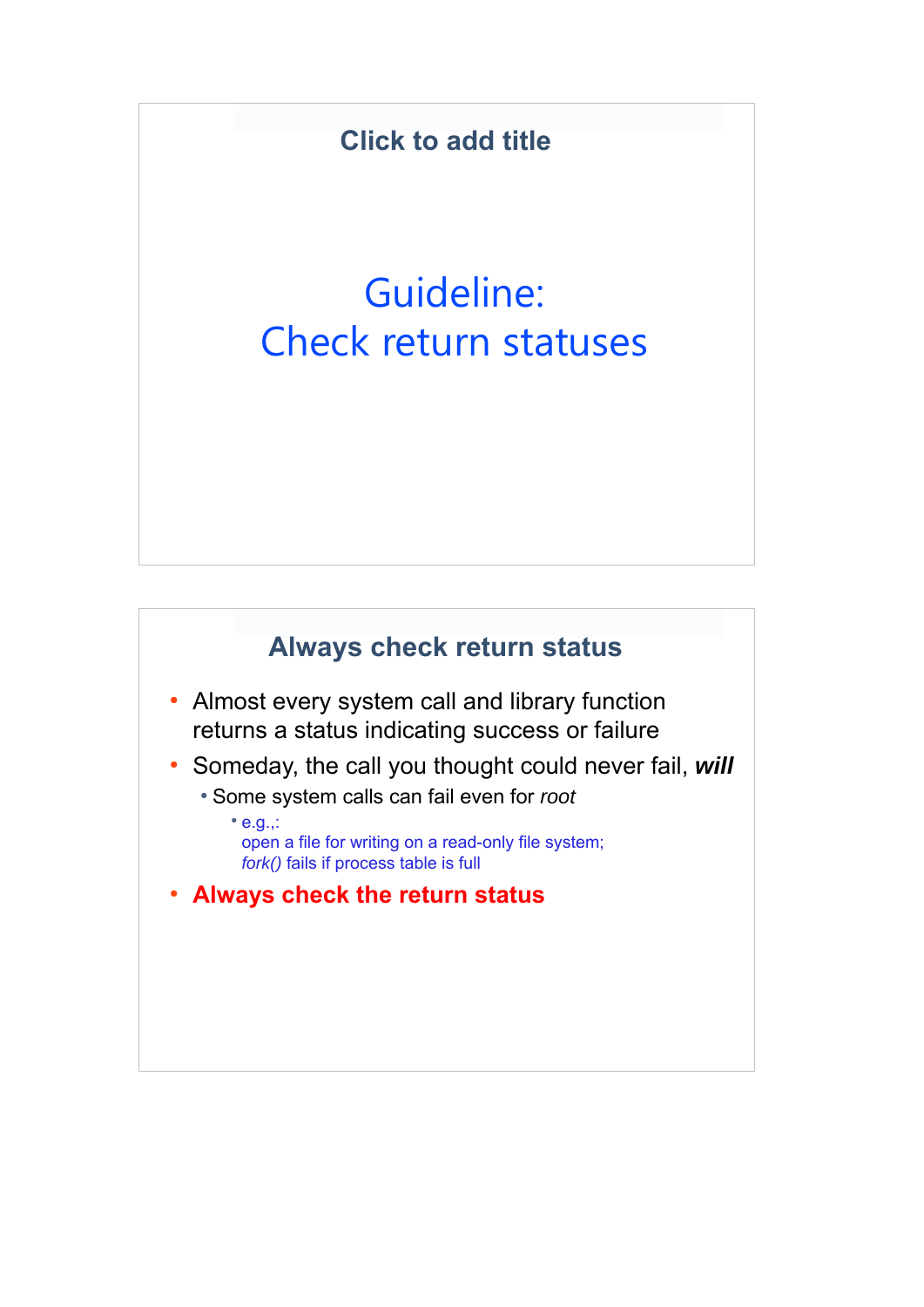## Guideline: If the unexpected occurs, fail safely

#### **Handling unexpected errors**

- What if an "unexpected" error occurs?
- Trying to "fix" things usually requires assumptions that may not be valid (i.e., safe) in all cases
- When the unexpected occurs, log a message and give up:
	- Locally executed program: terminate
	- Network server: drop client request
- *Fail safely*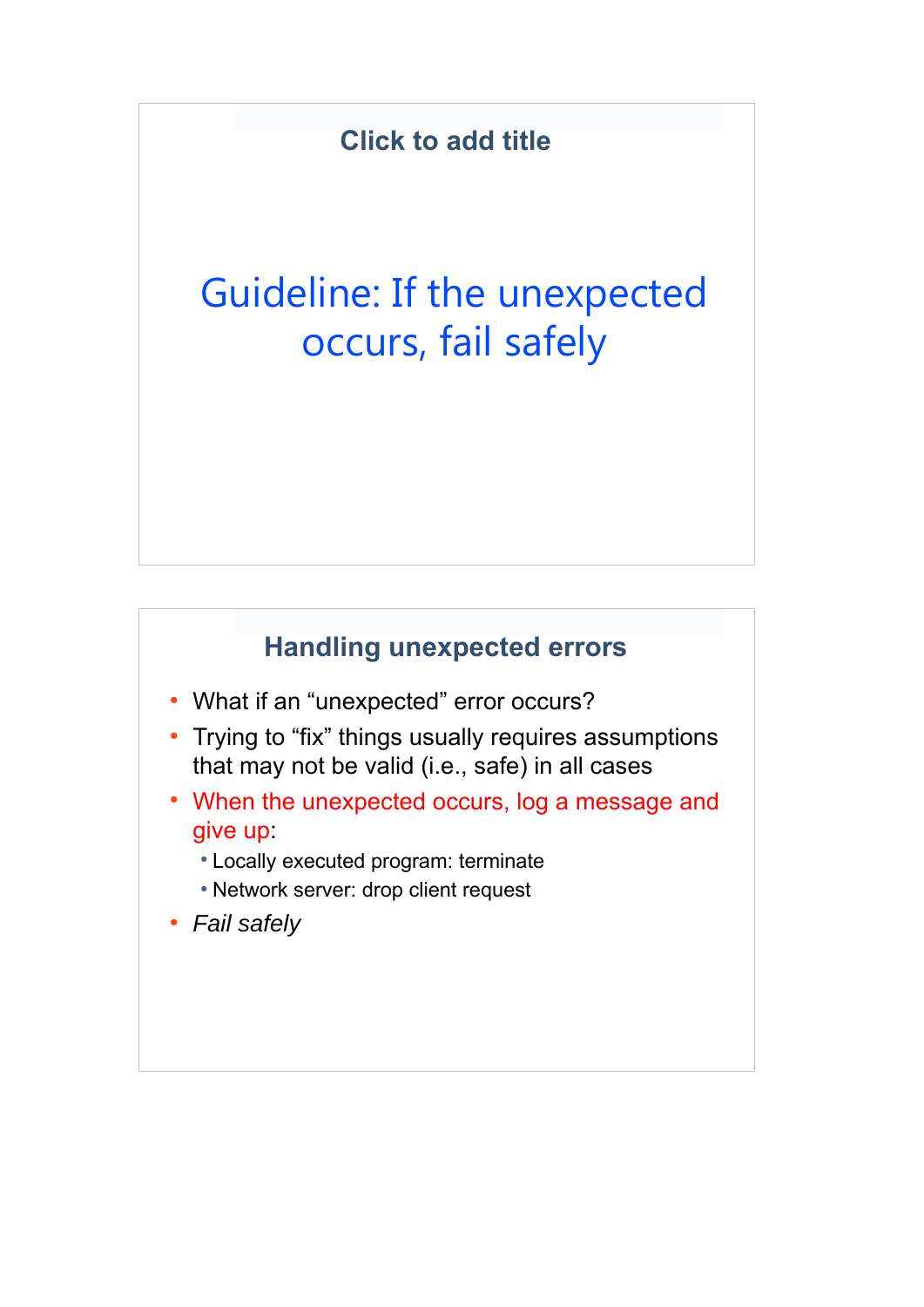## Guideline: Operate with least privilege

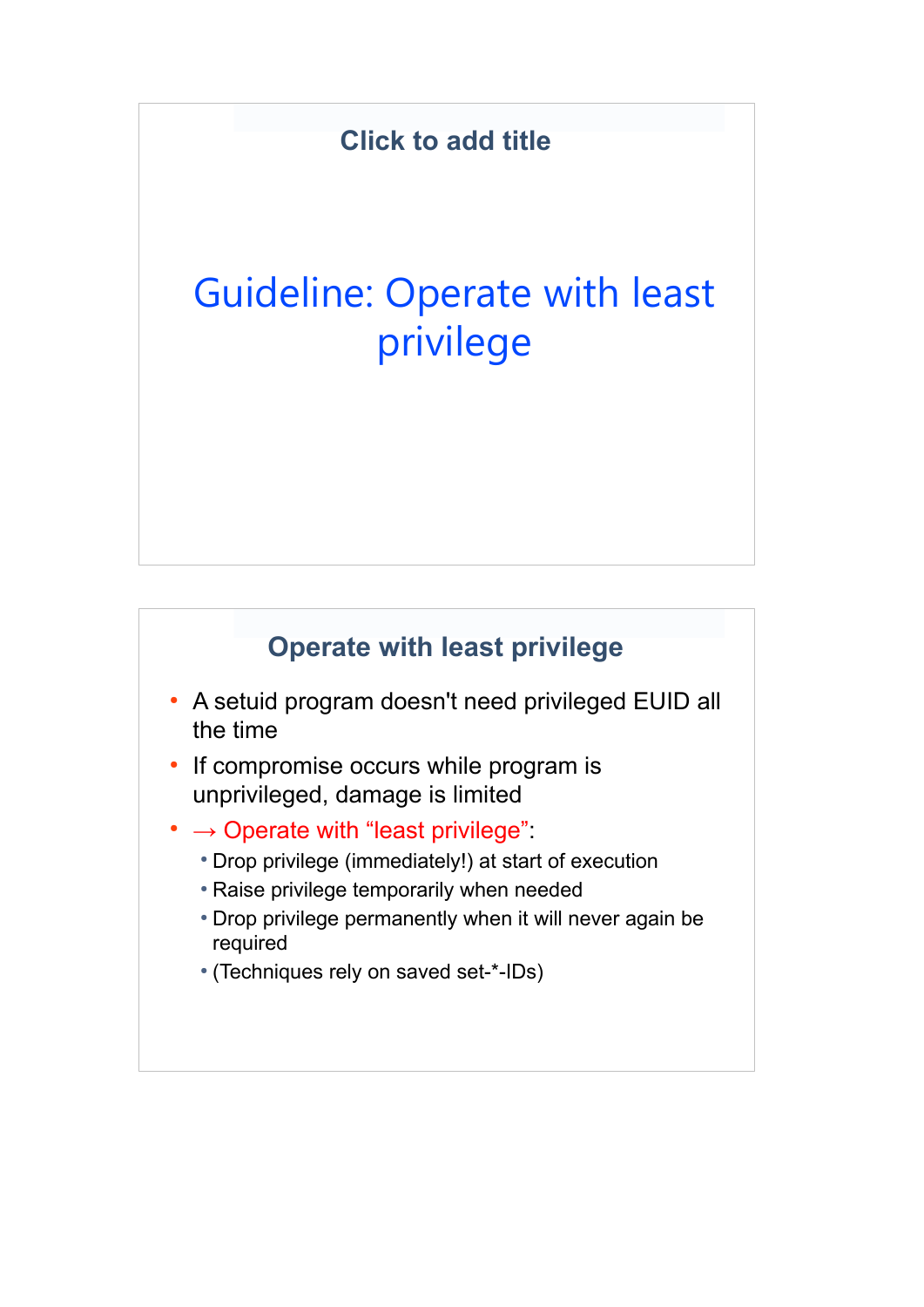#### **Saved set-user-ID**

- When setuid program is executed:
	- EUID of process is made same as file owner
	- EUID is copied to SUID
- e.g., after exec of setuid-*root* program by *mtk*:
	- RUID: mtk (unprivileged ID)
	- $\cdot$  EUID:  $\qquad \qquad 0$
	- SUID: 0 (privileged ID)
- (SGID is analogous for setgid programs)

#### **Changing privileges in a setuid program**

- Raising/dropping privileges == switching EUID between:
	- RUID (unprivileged)
	- SUID (privileged)
- Permanently dropping privileges == setting EUID and SUID to RUID
- Changes via system calls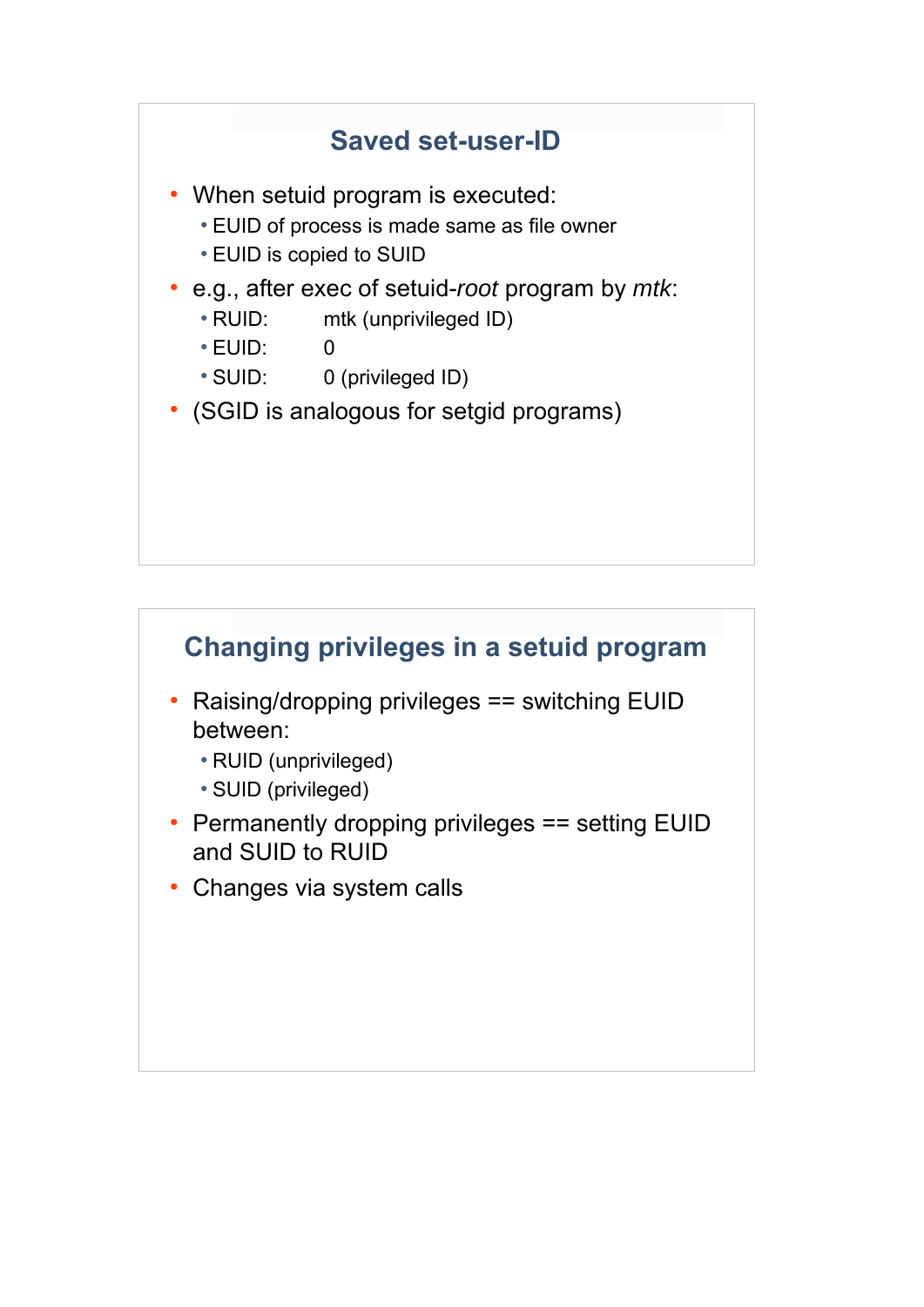#### **Changing process credentials**

| <b>System call</b>                       | <b>IDs changed</b>        | <b>Notes</b>                                                                                     |
|------------------------------------------|---------------------------|--------------------------------------------------------------------------------------------------|
| setuid(u)<br>setgid(g)                   | effective                 | If $EUID == 0$ , real and saved are also changed<br>to same value; semantics vary across systems |
| seteuid(e)<br>setegid(e)                 | effective                 |                                                                                                  |
| setreuid $(r, e)$<br>setregid $(r, e)$   | real, saved               | Also changes saved UID, if real ID is changed                                                    |
| setresuid(r, e, s)<br>setresgid(r, e, s) | real, effective,<br>saved | Nonstandard                                                                                      |
| setgroups(n, list) supp. GIDs            |                           |                                                                                                  |

- General rules:
	- $\cdot$  EUID == 0: arbitrary changes to IDs
	- EUID != 0: change an ID to be same as another of the IDs
	- 33 For some calls, -1 argument value means "no change"

#### **Dropping and raising privilege**

```
uid t orig euid;
orig_euid = geteuid(); /* Save privileged EUID */
                              /* (same as value in SUID) */
if (seteuid(getuid()) == -1) /* Drop privileges */
   errExit("seteuid"); \qquad /* (Switch to RUID) */
/* Do unprivileged work */
if (seteuid(orig_euid) == -1) /* Raise privileges */
    errExit("seteuid"); /* (Switch back to SUID) */
/* Do privileged work */
if (seteuid(getuid()) == -1) /* Drop privileges */
    errExit("seteuid");
/* Do unprivileged work */
```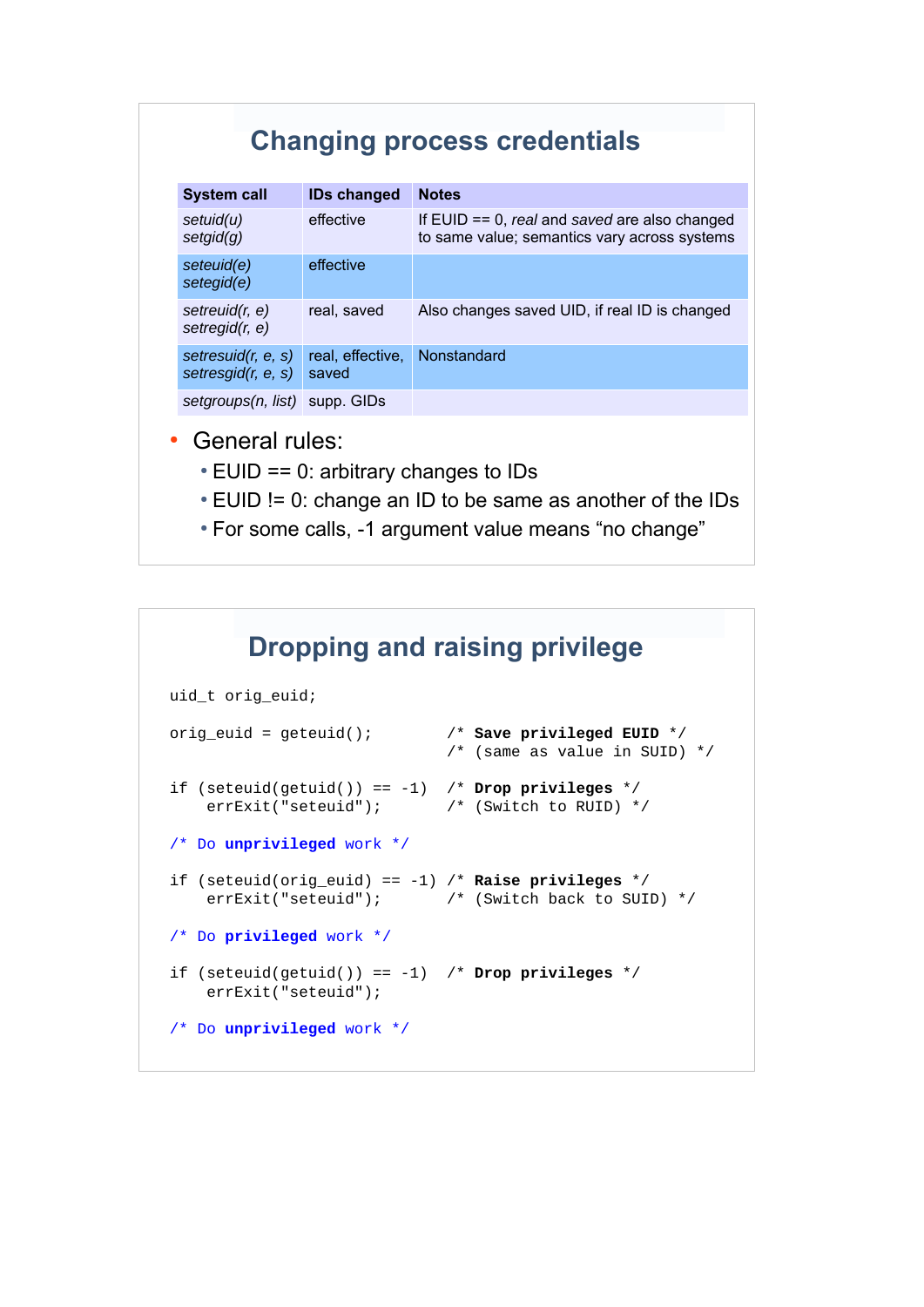### **Dropping privileges permanently**

● Dropping UID 0 in setuid-*root* program:

if (setuid(getuid()) ==  $-1$ ) /\* Sets RUID, EUID, SUID \*/ errExit("setuid");

#### $\cdot$  But! Doesn't work if EUID != 0

- i.e., setuid-non-*root* program; or setuid-*root* program with privilege currently dropped
- setuid() changes only EUID
	- (And call returns success status...)

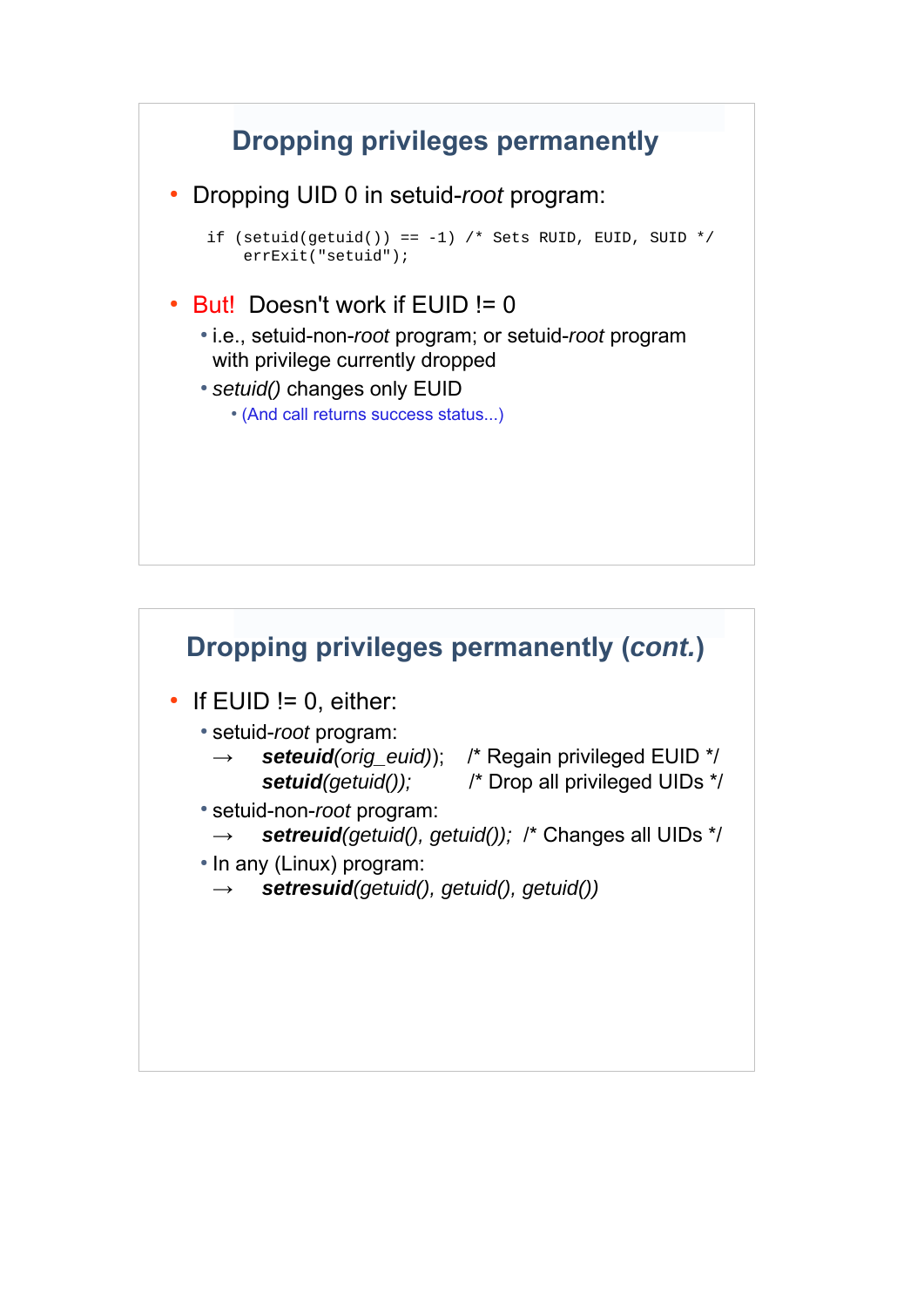#### **Problems with changing credentials**

- Too many system calls confusing!
- Some calls aren't available on some systems • setres[ug]id() (but: nicest interface!)
- Differing semantics when EUID==0 and EUID!=0 ● *set[ug]id()*
- Differing semantics across systems ● *set[ug]id()*
- Kernel bugs or unusual scenarios mean calls may unexpectedly fail (perhaps without error!)
	- http://userweb.kernel.org/~morgan/sendmail-capabilities-war-story.html
- *Easy to get it wrong!*

#### **Safely changing process credentials**

- Read the documentation!
	- http://www.kernel.org/doc/man-pages/
	- *credentials(7)*
- Check return status from *set\*id()* calls
- Verify that IDs have actually changed
	- *getres[ug]id()* [Linux]; or /proc [other systems]
- Write/employ a portable package to do the above • See [Tsafrir et al., 2008]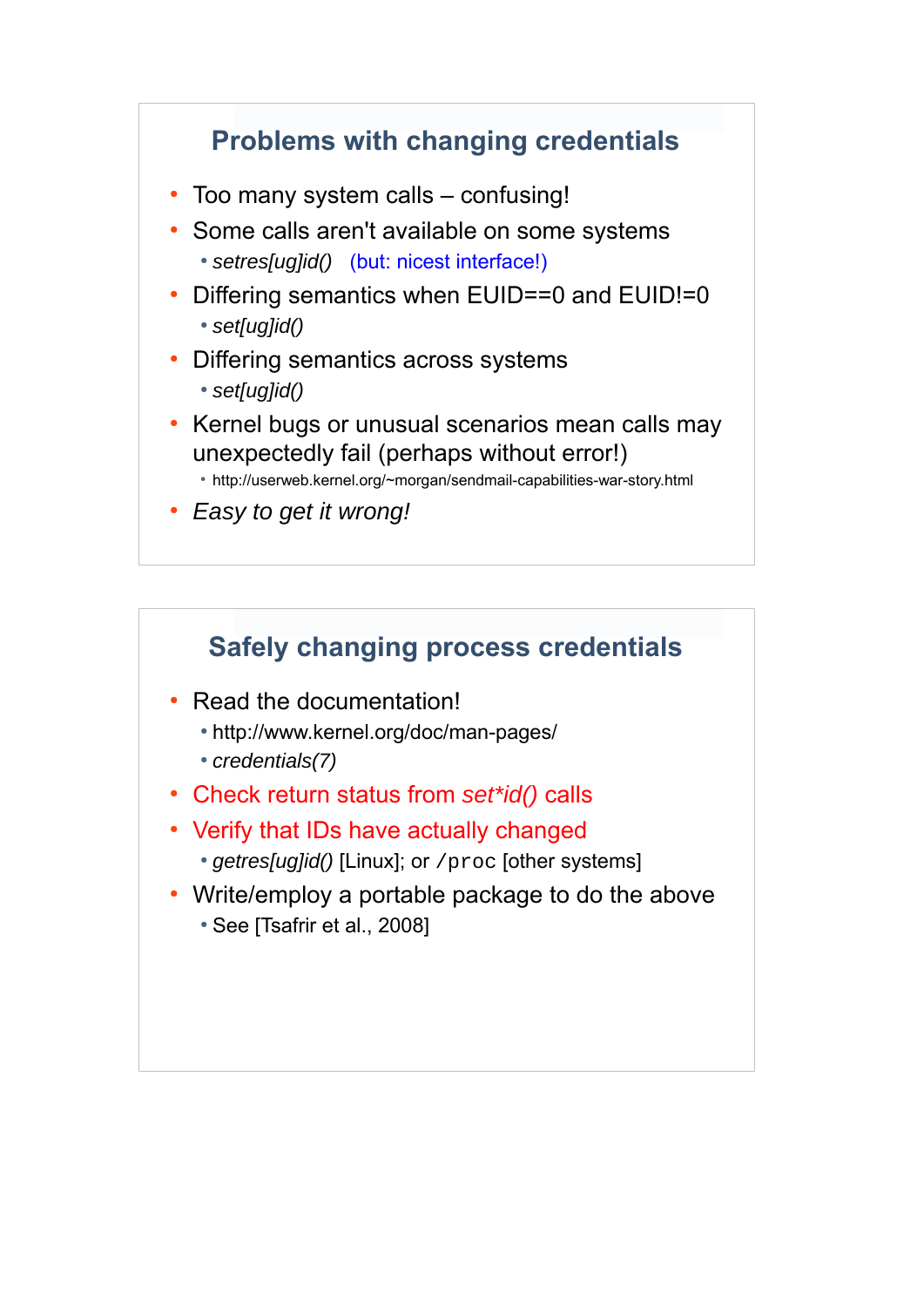## Guideline: Be careful when executing another program

### **Executing programs**

- Drop privileges permanently before *exec()* 
	- (See earlier techniques)
	- *setuid(getuid())* is sufficient ● *successful exec()* copies EUID to SUID
- Never  $exec()$  a shell with EUID 0:
	- Shells are too complex to avoid all security loopholes
	- Likewise other interpreters, such as *awk*...
	- Avoid *system()*, *popen()*
	- Avoid setuid scripts
		- (Not even permitted on Linux)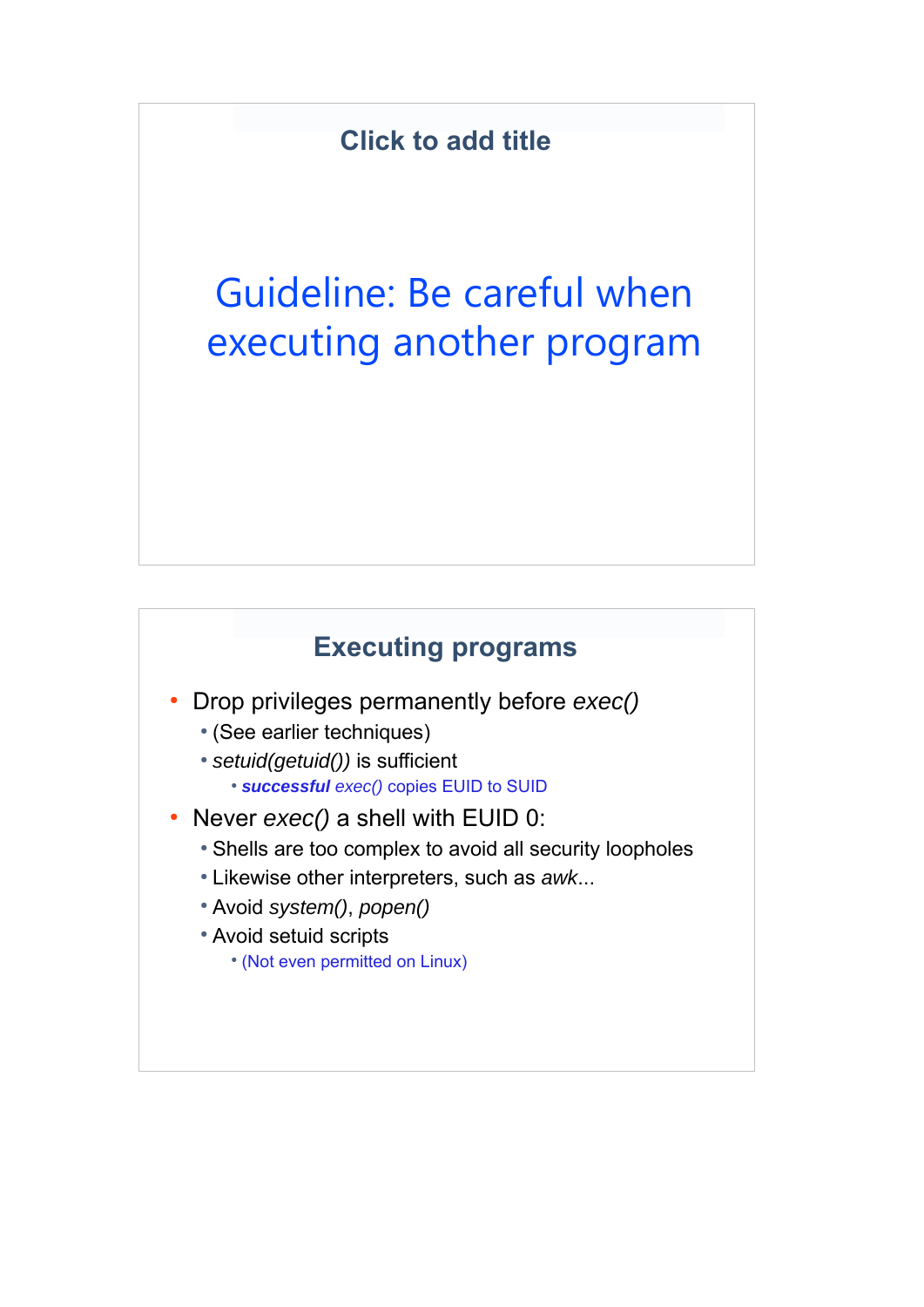

## Guideline: Avoid exposing sensitive information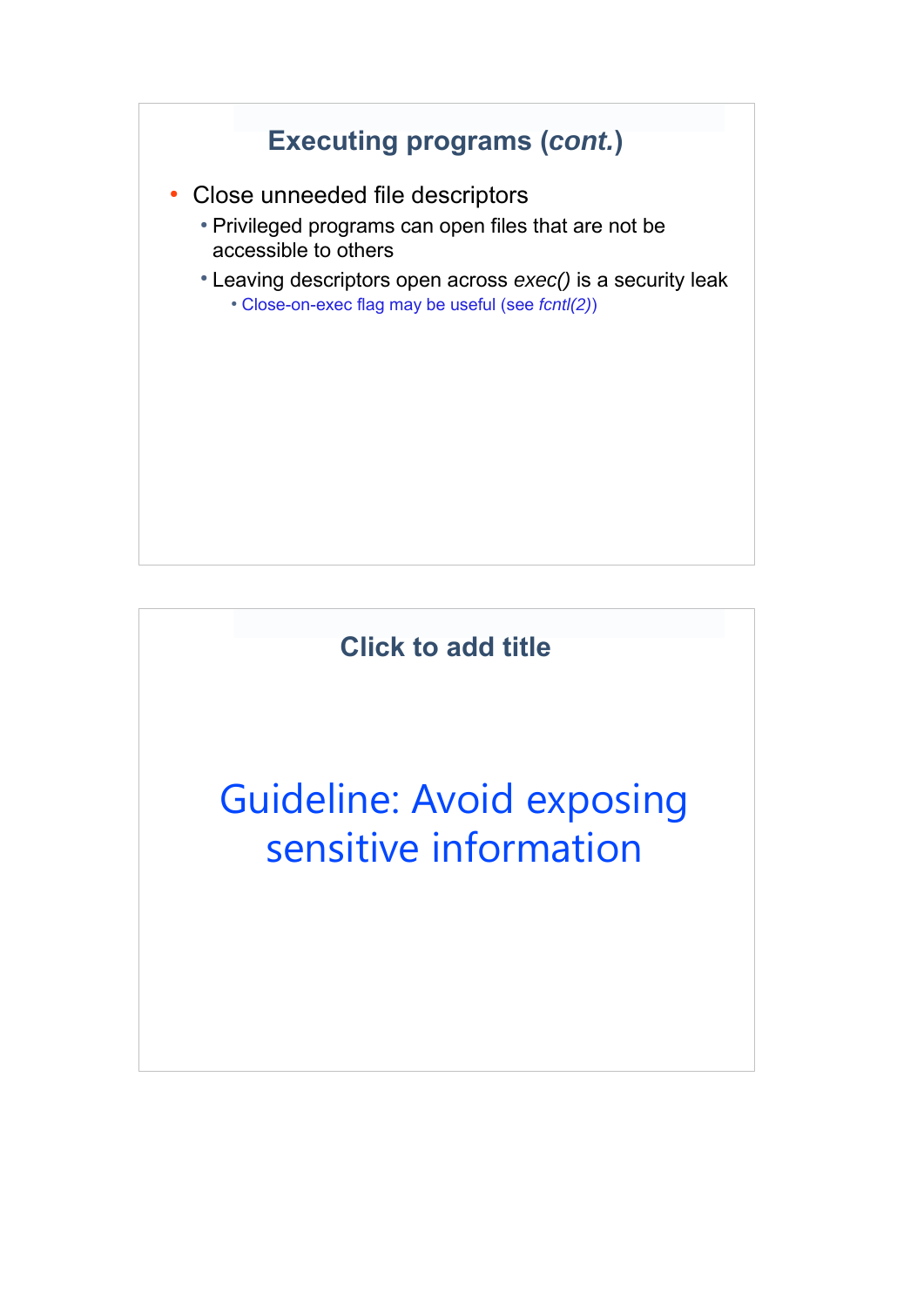### **Avoid exposing sensitive information**

- Sometimes, info in memory can land on disk
- Erase sensitive info from memory as soon as no longer needed
- Lock pages into memory (*mlock()*) if having data written to disk (swap area) is a concern
- Disable core dumps
	- Set RLIMIT\_CORE limit to 0; see *setrlimit(2)*

**Click to add title**

Guideline: Be careful of signals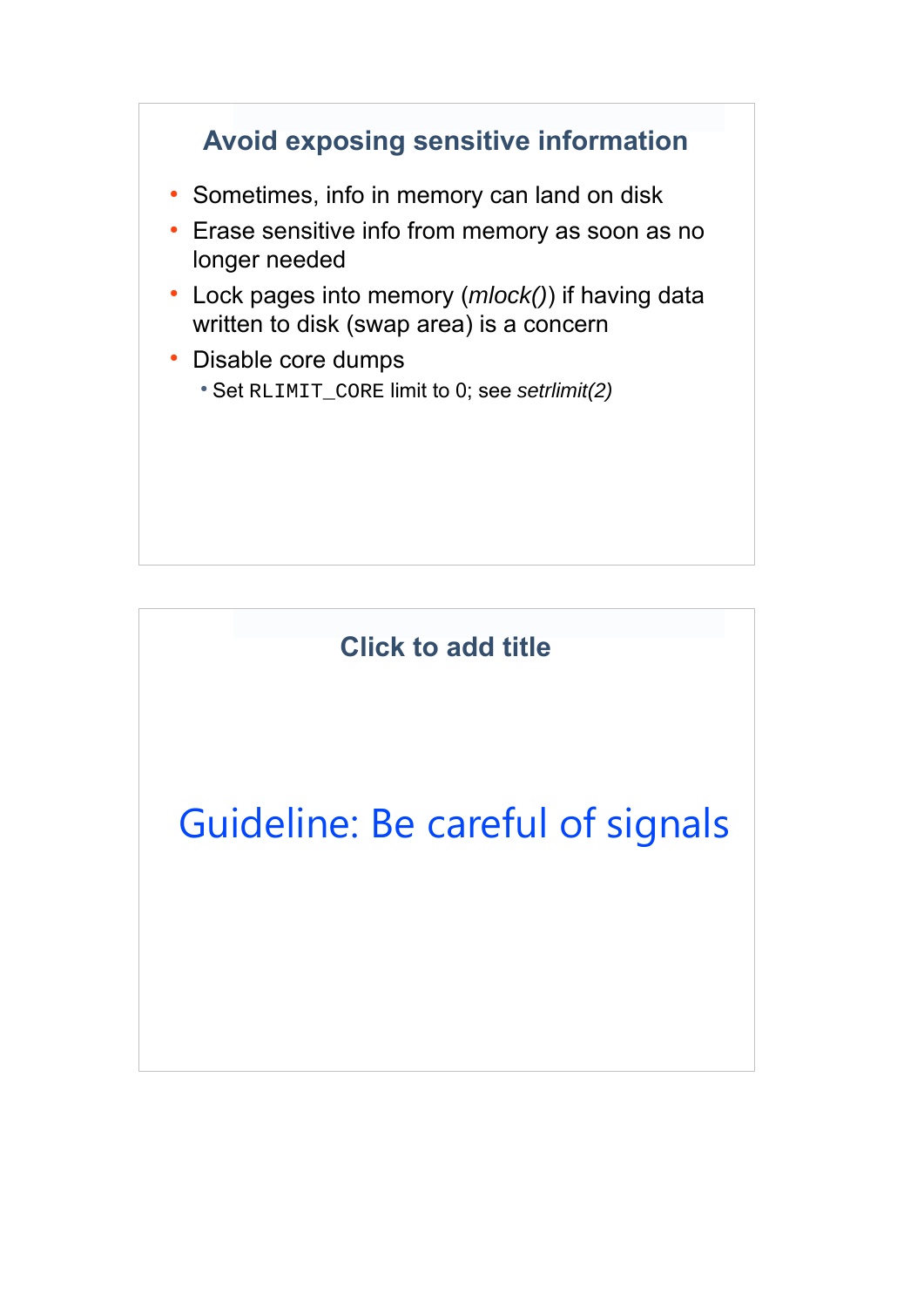

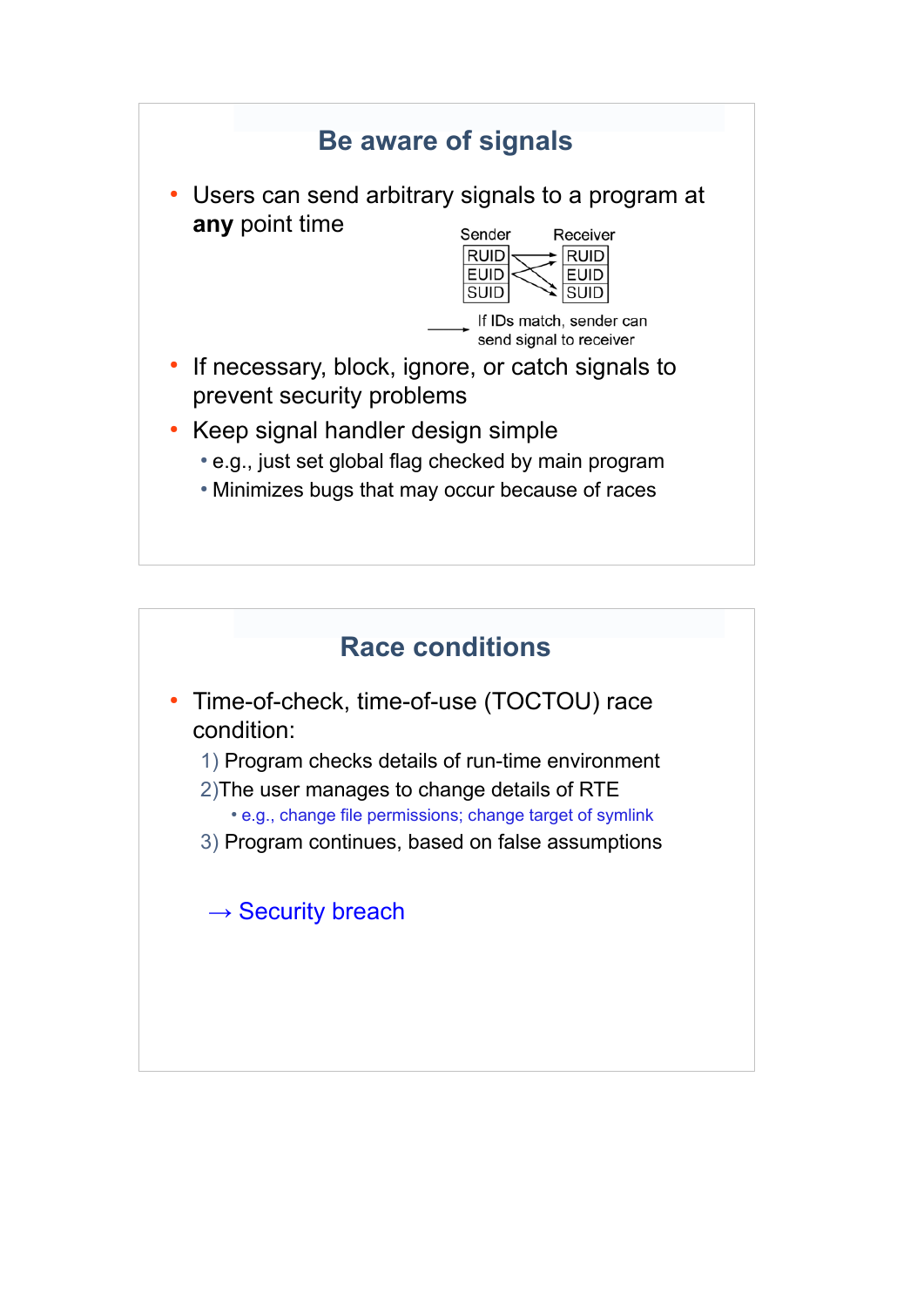

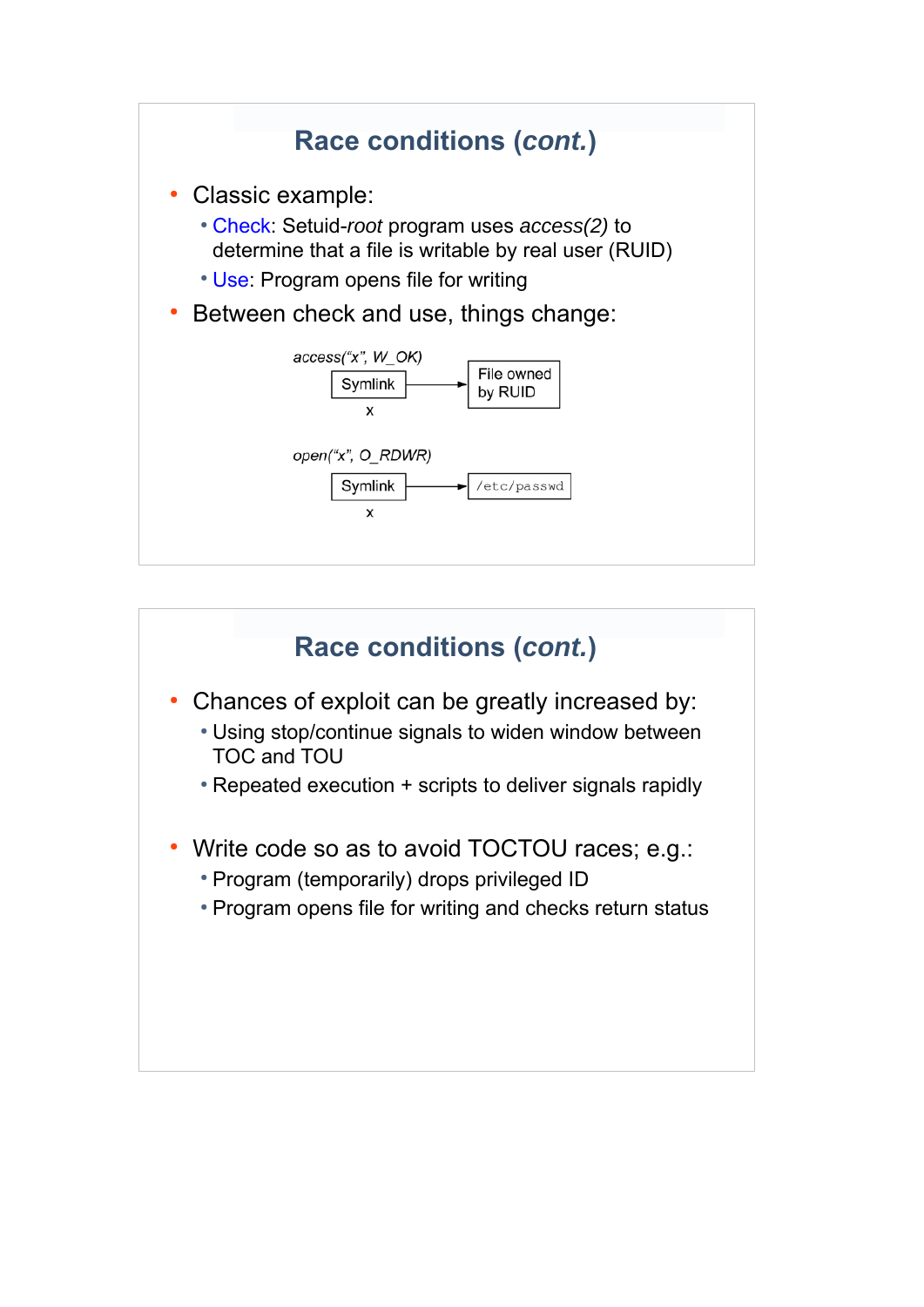## Guideline: Be careful when performing file operations and file I/O

#### **File operations and file I/O**

- If creating a file, ensure that it is never vulnerable (even briefly) to malicious manipulation
	- Ensure file is never publicly writable (*umask(2)* may help)
	- Ownership of new files taken from EUID
		- Don't create file and *chown(2)*
		- Do ensure EUID is correctly set before creating file
- Perform checks on file descriptors, not pathnames
	- For example:
		- Don't use *stat()* and then *open()* (TOCTOU race!)
		- Do use *open()* and then *fstat()*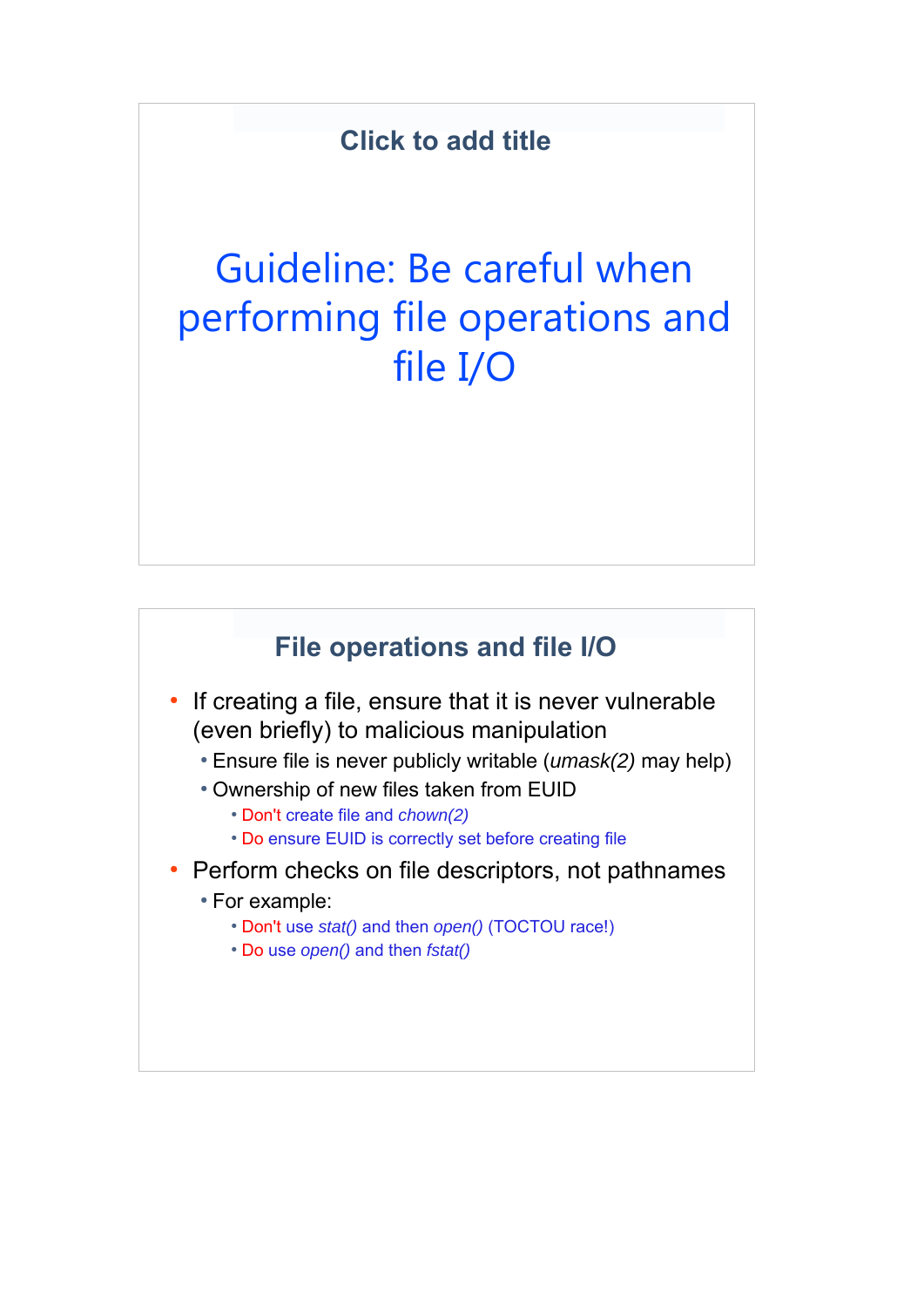

## Guideline: Don't trust user inputs!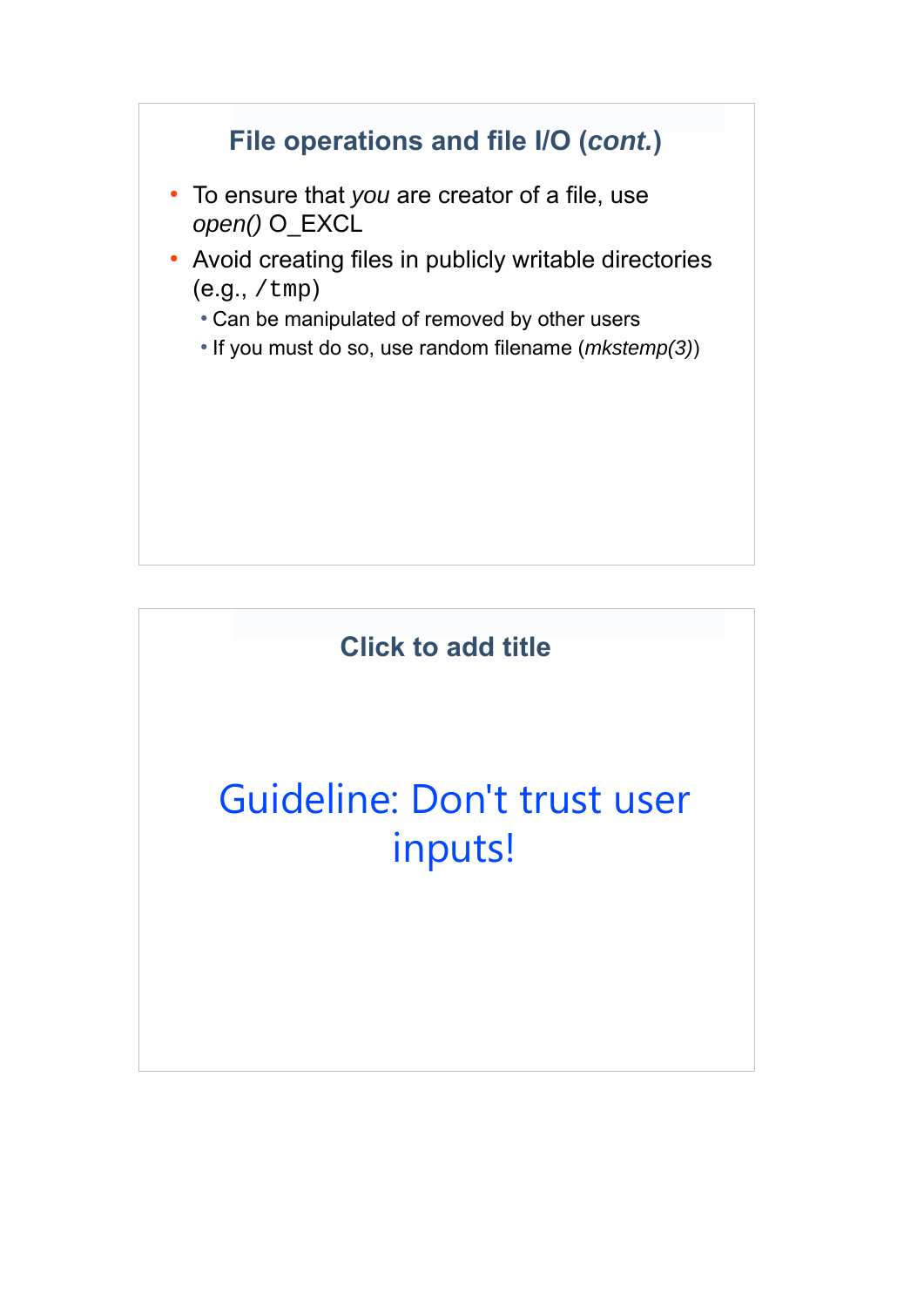#### **Don't trust user inputs!**

- Never trust input from users:
	- Interactive input
	- Command-line arguments
	- User-supplied files
	- Email
	- IPC channels
	- CGI inputs
	- Network packets
	- $\cdot$  etc.

## **Don't trust user inputs! (***cont.***)**

- Validate and sanitize all inputs
	- Are numbers inside acceptable limits?
	- Are strings of acceptable length?
	- Are characters in string valid?
	- etc.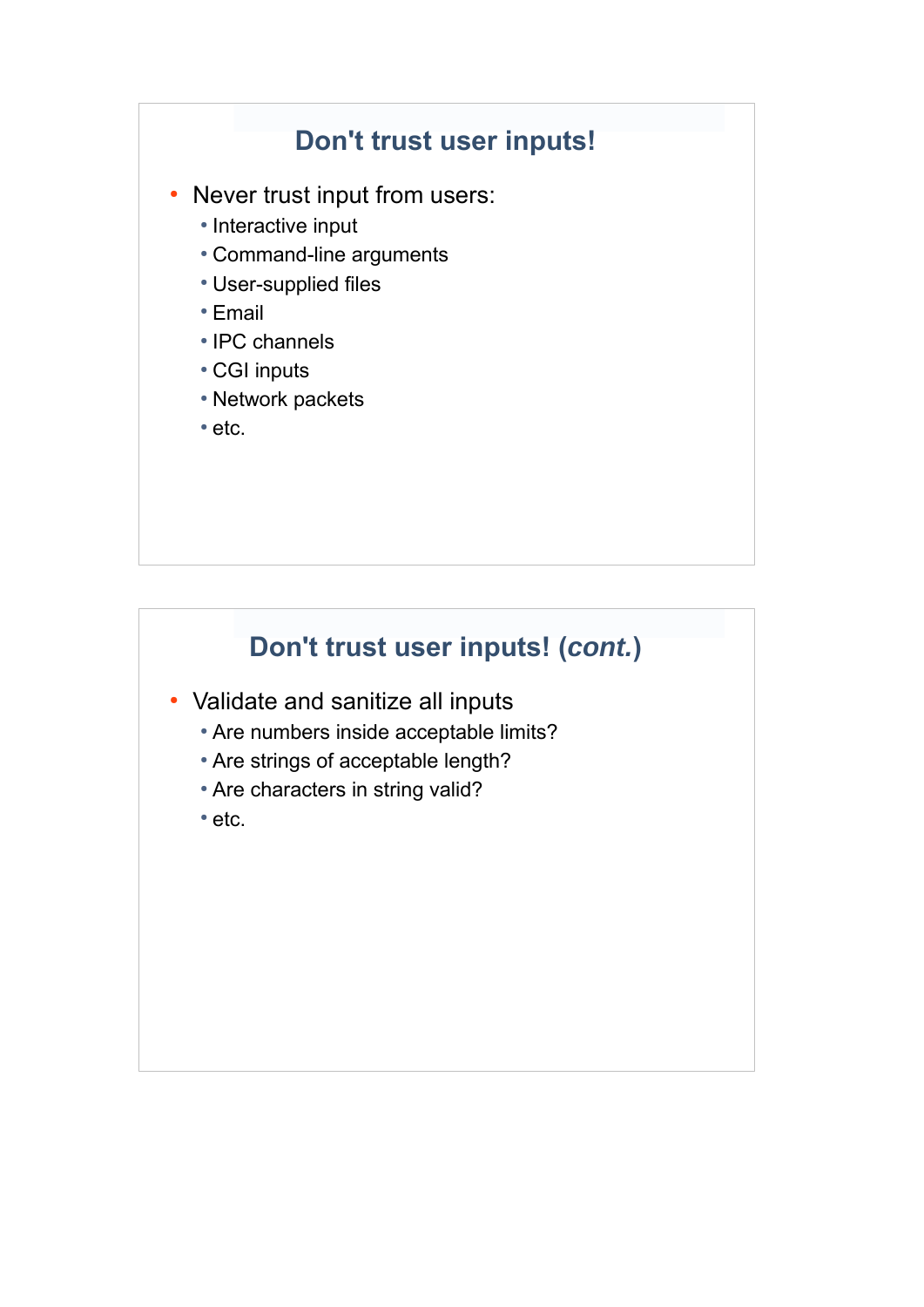## **Don't trust user inputs! (***cont.***)**

• Classic example:

```
 char cmd[CMDLEN], pat[PATLEN];
 fgets(pat, PATLEN, stdin);
 snprintf(cmd, CMDLEN, "ls %s", pat);
 system(cmd);
```
● Suppose user supplies following input to *snprintf()*:

```
 x; rm /etc/passwd
 ==> system("ls x; rm /etc/passwd");
```
- In this example:
	- Check that characters are in set [J[a-z\_A-Z?\*-]; or
	- $\cdot$  Escape shell metacharacters with \

#### **Click to add title**

## Guideline: Don't trust environment variables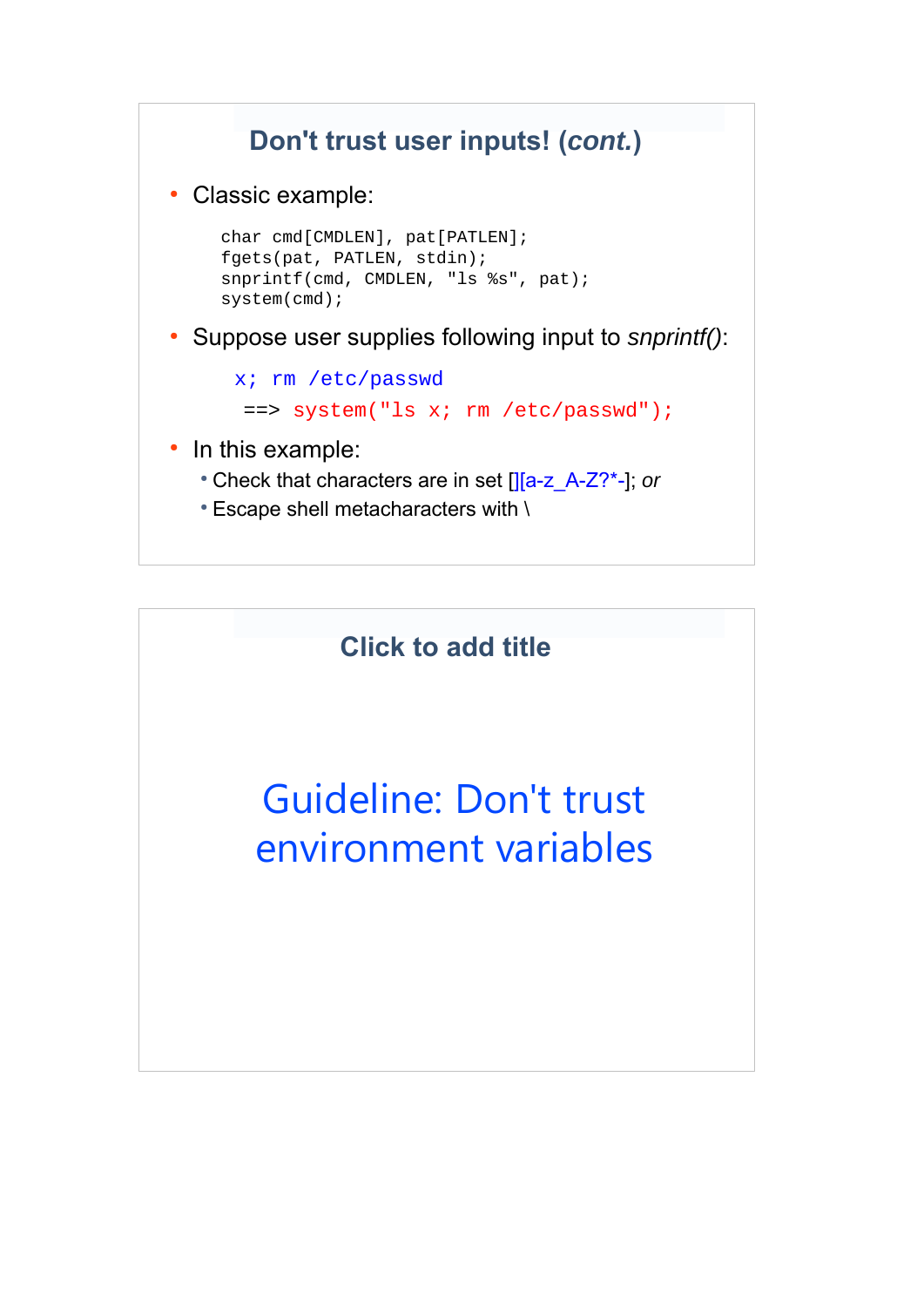

## Guideline: Don't trust the Runtime Environment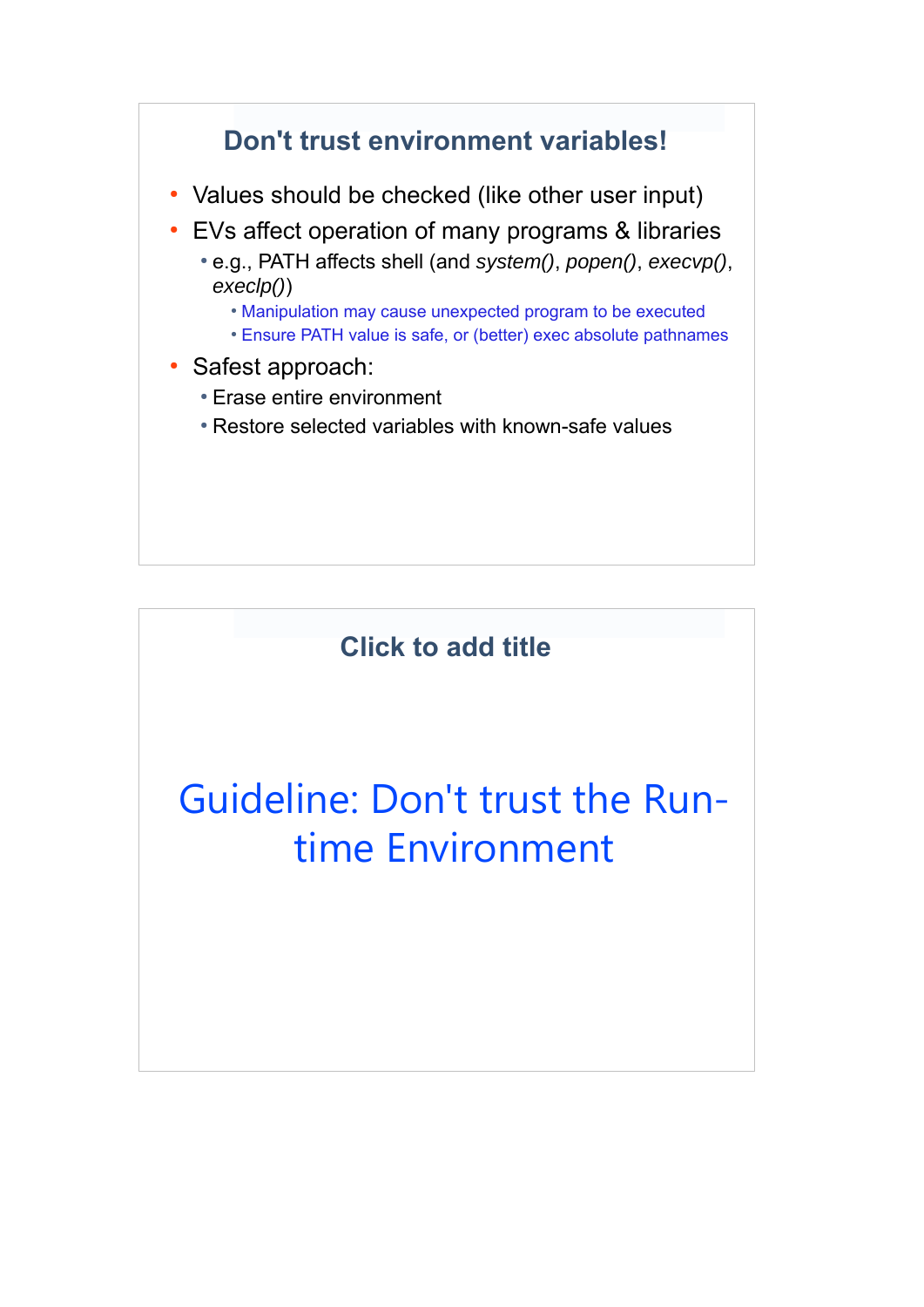#### **Don't trust the run time environment!**

• Do you expect standard input, output, and error to be open?

• What about library functions?

- What happens if you run out of disk space?
- What happens if resource limits are set very low? • CPU time, file size, stack size, number of open files
- What if *fork()* fails because there are too many processes on system?

#### **Don't trust the run time environment! (cont.)**

- Do you check status of *malloc()* calls?
- Do you expect signal mask to be empty? ● *sigprocmask(2), signal(7)*
- Are you assuming that initial umask is okay? • What if umask is 0700?
- Attackers may try to subvert program by forcing unexpected or low-resource scenarios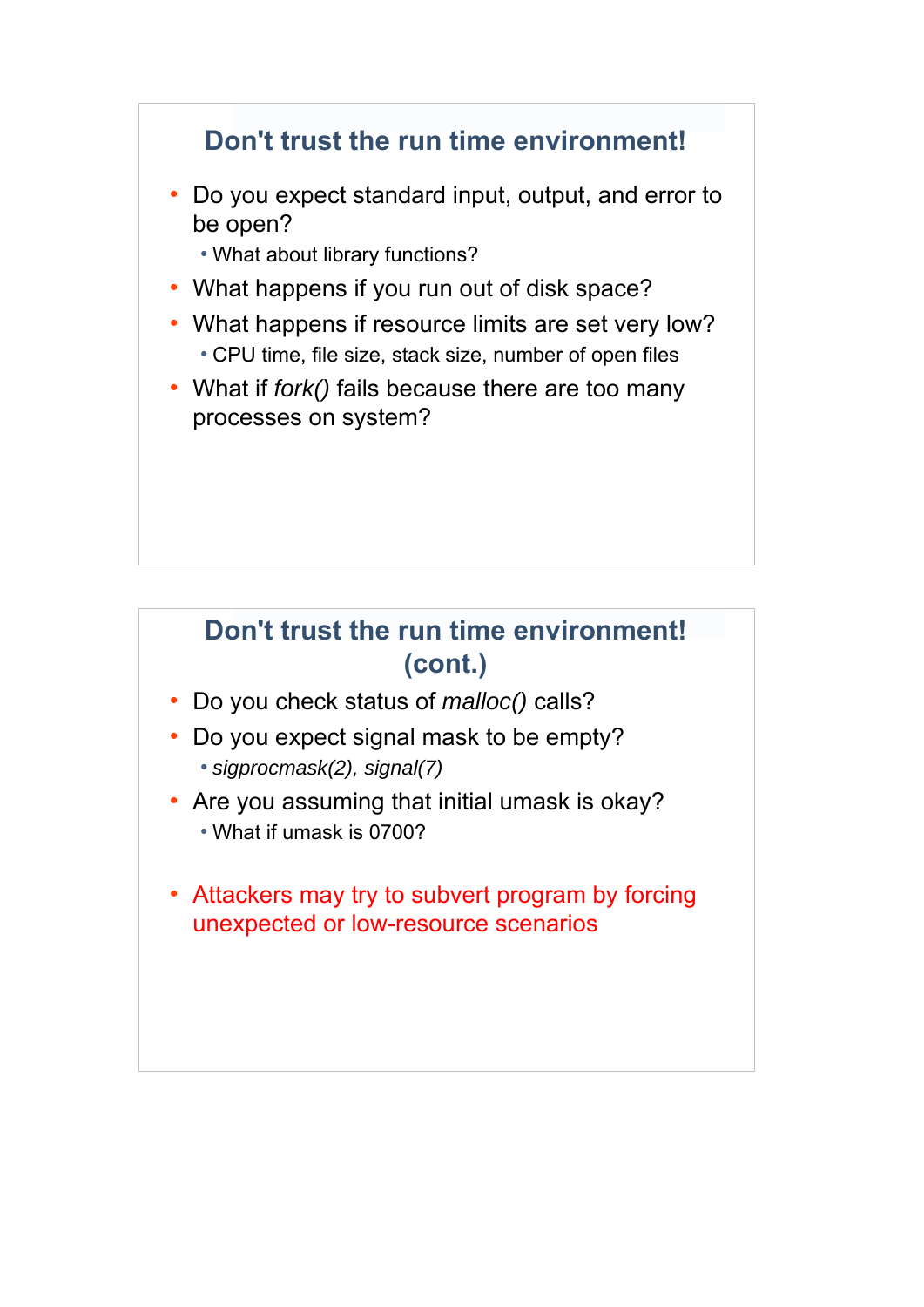## Guideline: Beware of buffer overruns!!

#### **Buffer overruns**

- A.K.A. stack smashing
- Subvert program by making it run injected code
- Extremely common flaw
	- See CERT (www.cert.org), Bugtraq (www.securityfocus.com), LWN.net
- Examples
	- 2001 Code Red worm (MS IIS web server)
	- 2003 SQL Slammer (MS SQL Server)
	- 1988 Morris worm (*fingerd* (*gets()*), UNIX)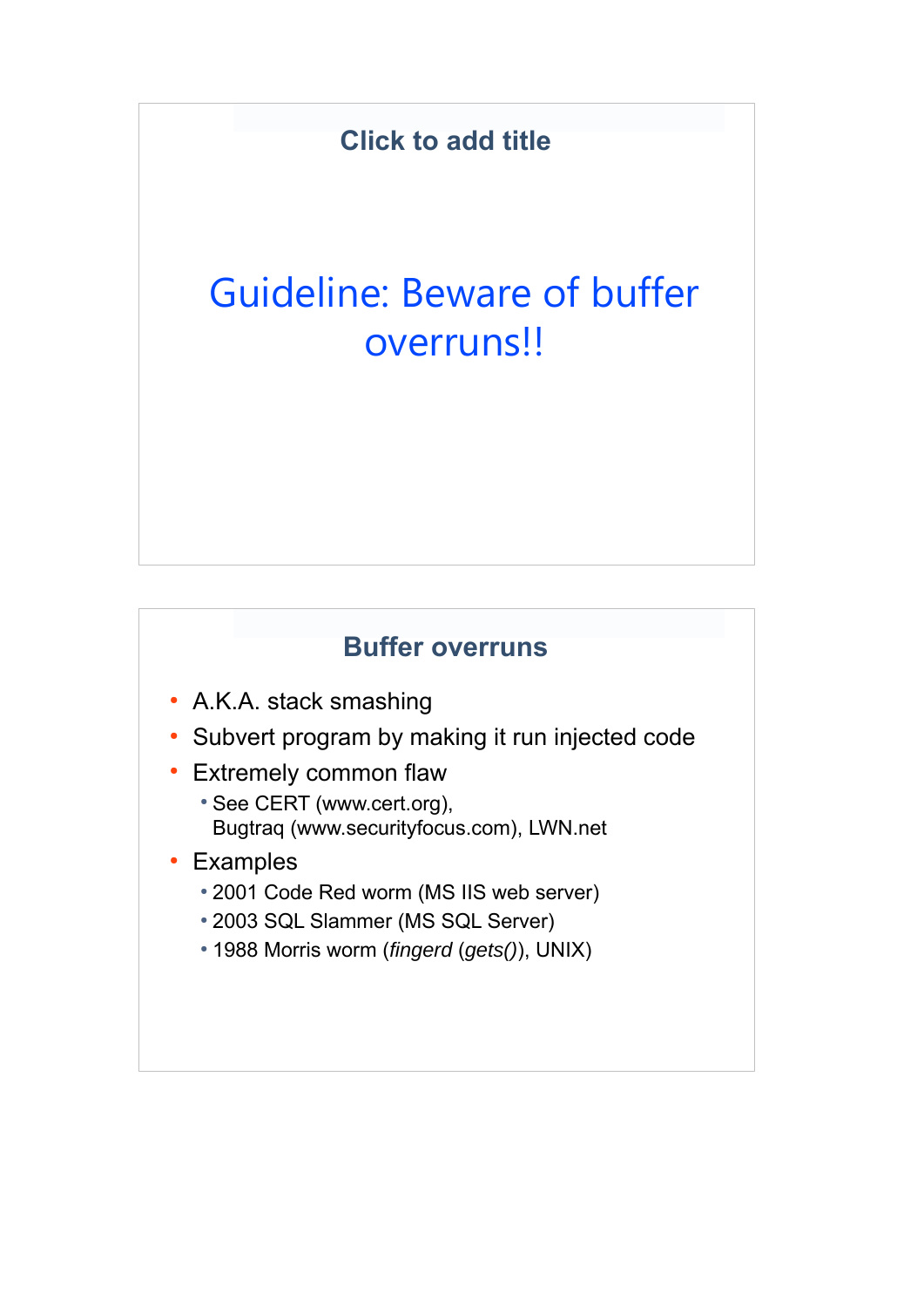

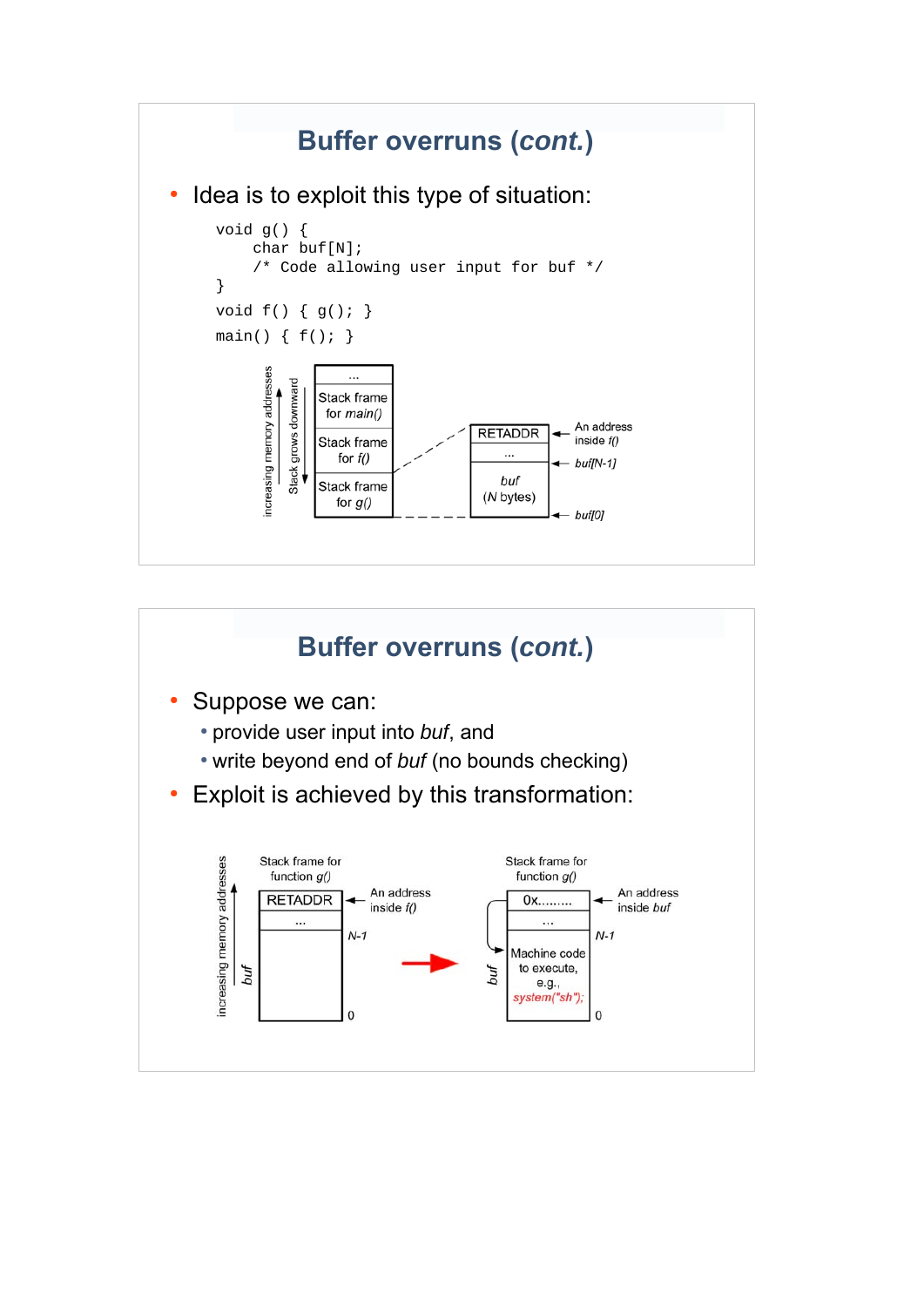### **Buffer overruns (***cont.***)**

- Modern OSes/hardware use techniques to make stack smashing harder:
	- Address-space randomization
	- Nonexecutable stacks
- But, can be circumvented with more effort
	- "Return to libc" (see [Anley et al., 2007])
	- Repeated execution driven by scripts
	- See also [Erickson, 2008], [Aleph One, 1996]

#### **Avoiding buffer overruns**

- Always bounds check user input
- Never use *gets(3)*!
	- Use *fgets(strbufp, len, stream)*
- Use *scanf()*, *sprintf()*, *strcpy()*, *strcat()* with caution
	- Guard use with boundary checking code, or
	- Use *snprintf()*, *strncpy()*, *strncat()*; but
		- Check for truncated result string
		- NB If result string is too long, *strncpy()* does not include NULL terminator!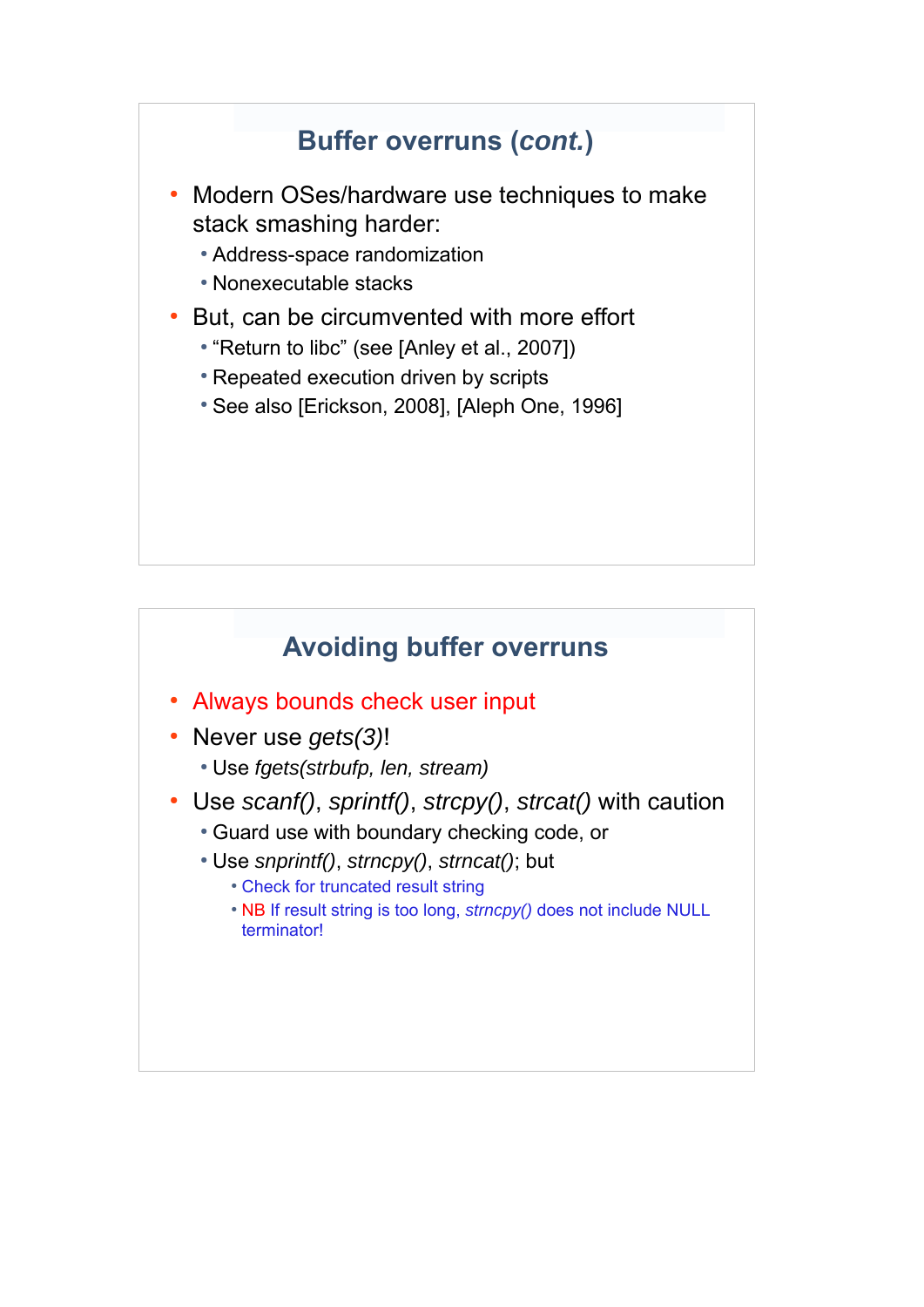### **Format-string attacks**

- e.g., *printf(argv[1]);*
- By including "%n" specifier in string, we can write arbitrary values at specific address
	- $\cdot$  %n == write # of characters so far output to address given in arg. list
- Can achieve similar exploit to buffer overruns, but requires more work
- See [Anley at al., 2007]
- Don't permit user input as part of format string!

#### **Heap overflows**

- Dynamic memory allocated and freed via *malloc* package
- All allocations from same area of memory ("the heap")
- Similar concept to stack smashing: overrun a buffer, in order to write data into "sensitive" buffer elsewhere on heap
	- e.g., buffer might contain name of file to open for writing
- Avoid in same way as for stack buffer overruns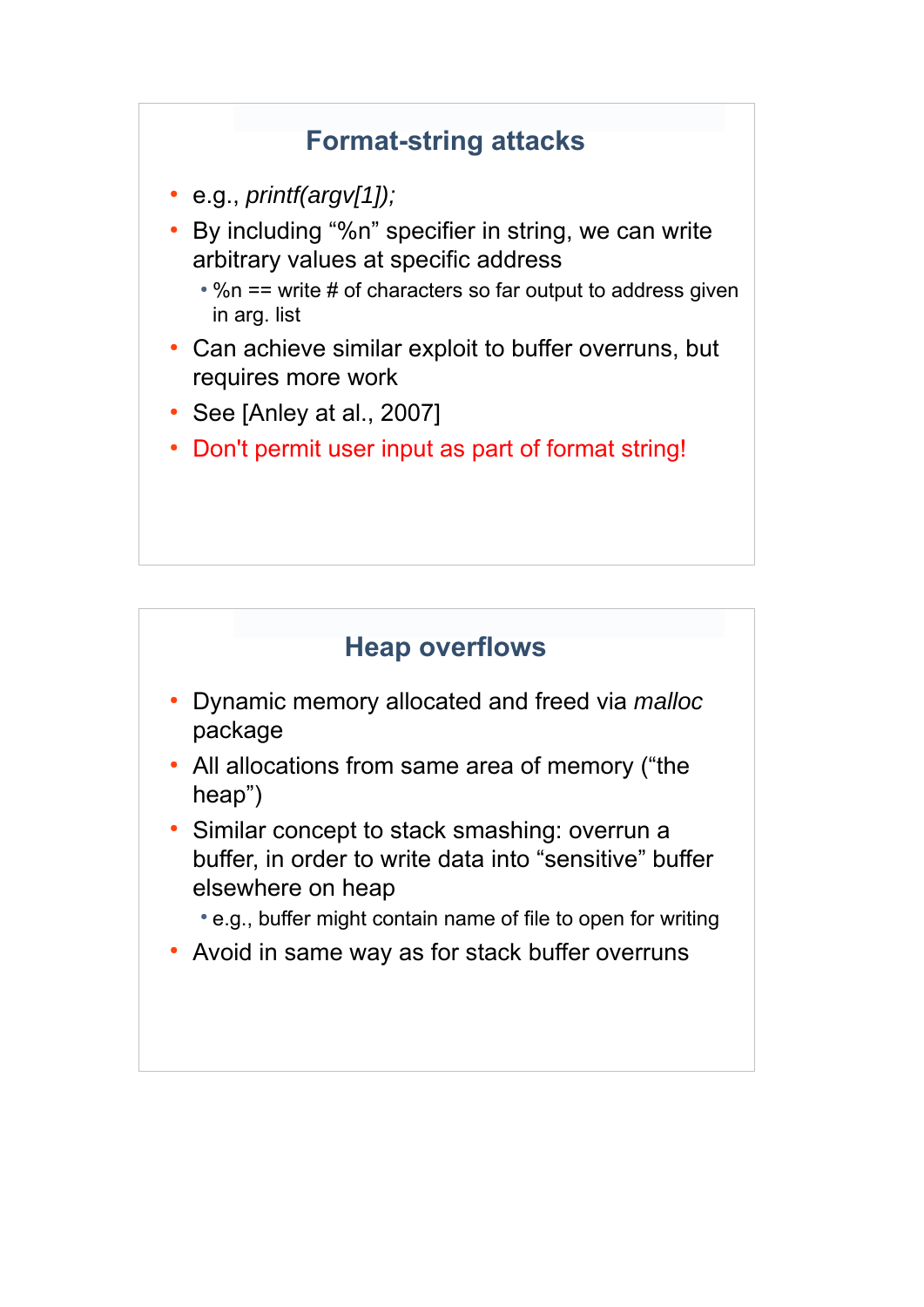## Guideline: Be prepared for denial-of-service attacks

#### **Denial of (network) service attacks**

- What happens if client or server doesn't reply to your message?
	- Use timeouts
- Be prepared for overload attacks
	- What happens if traffic is 100x expected?
	- (Network attacks may be distributed; source addresses may be spoofed)
- If traffic volume exceeds expectations:
	- Degrade gracefully: throttle load (drop *some* requests)
	- Log details of situation (but throttle logging too!)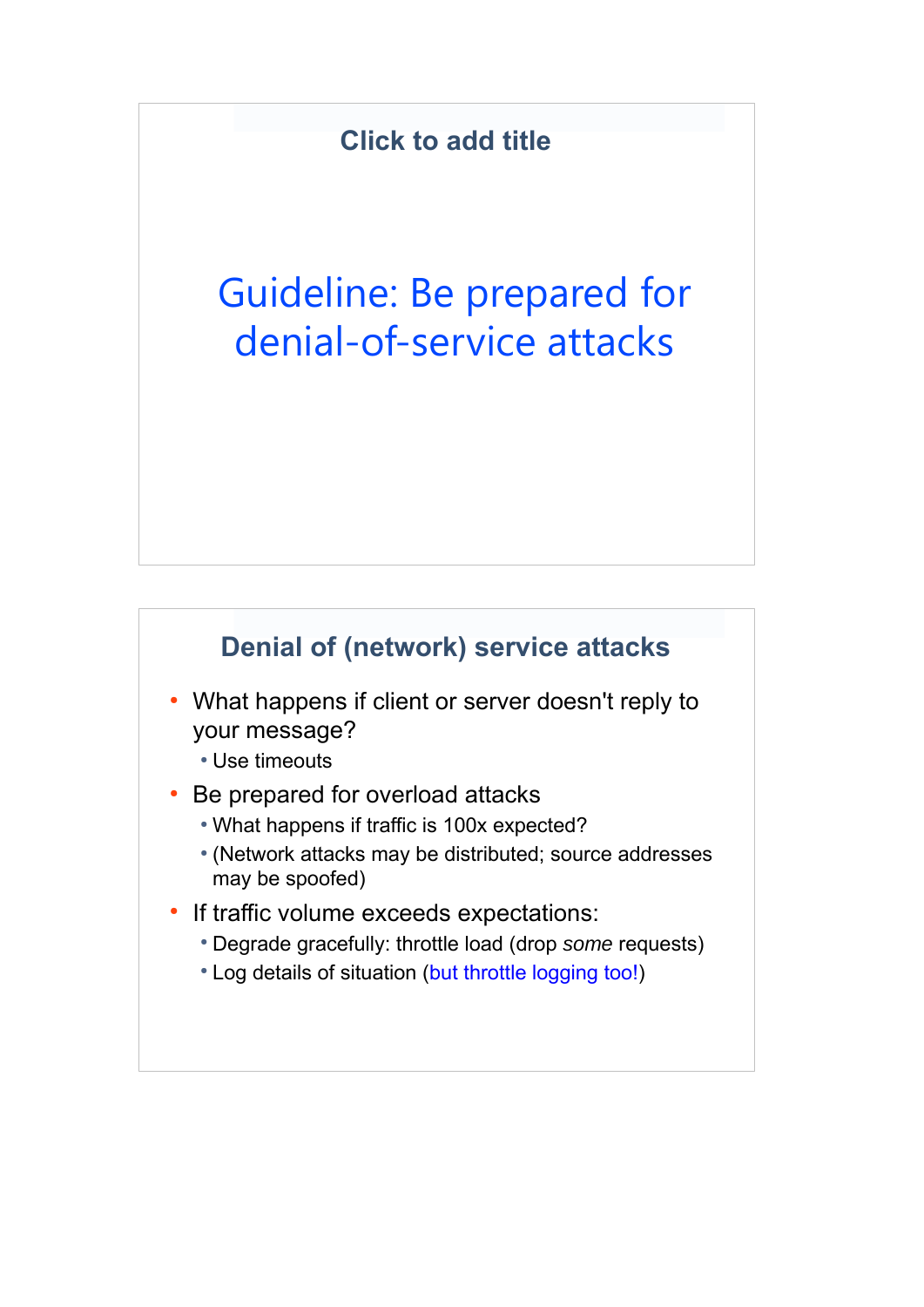

Guideline: Confine the program / consider using capabilities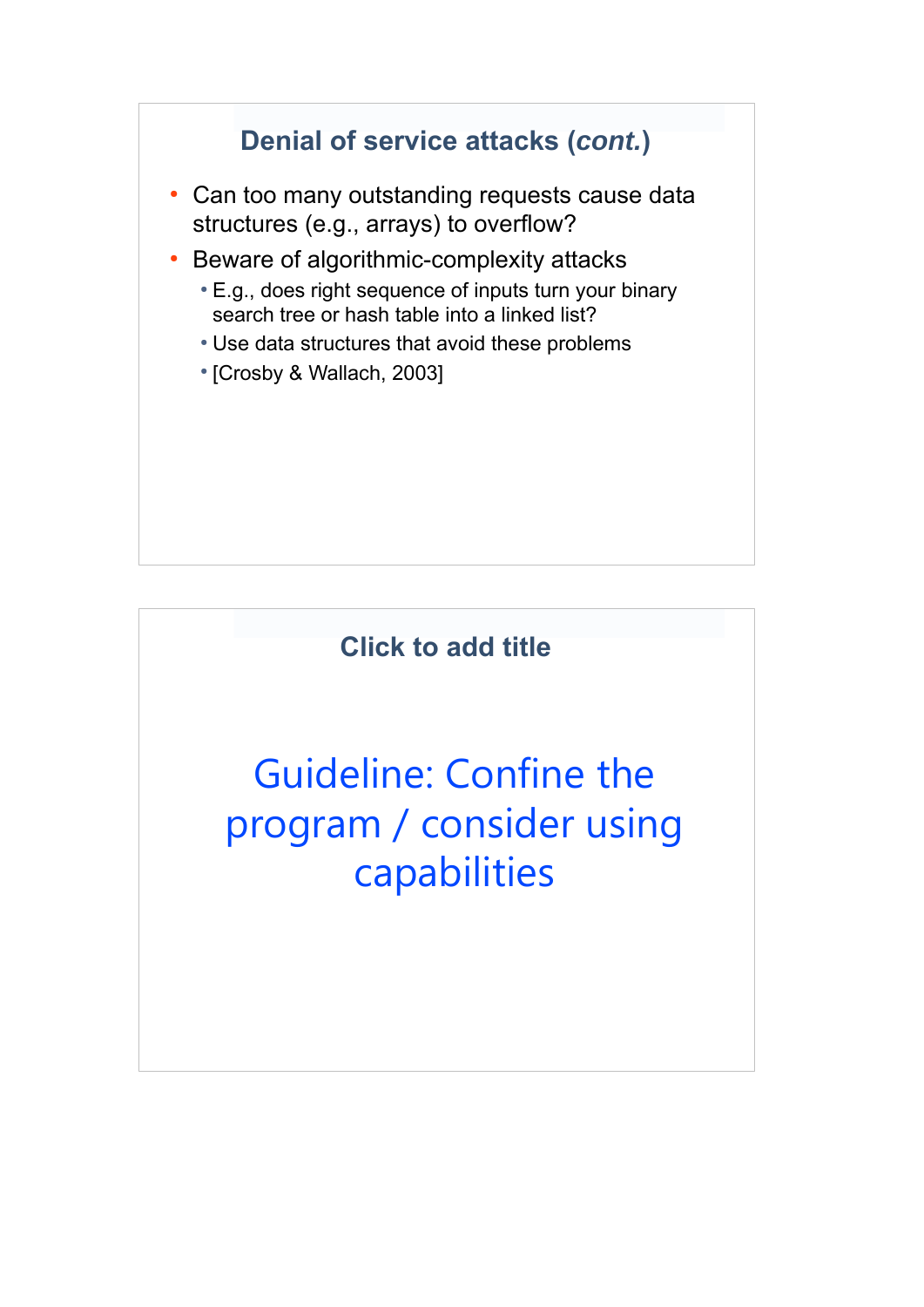#### **Confine the program**

- Use *chroot(2)* to restrict process to subset of filesystem tree
	- But: setuid-*root* programs can break out of *chroot* jails
- Consider using capabilities

### **Capabilities**

● Divide all-or-nothing power of *root* into distinct units (34, as at Linux 2.6.33):

● CAP\_AUDIT\_CONTROL, CAP\_AUDIT\_WRITE, CAP\_CHOWN, CAP\_DAC\_OVERRIDE, CAP\_DAC\_READ\_SEARCH, CAP\_FOWNER, CAP\_FSETID, CAP\_IPC\_LOCK, CAP\_IPC\_OWNER, CAP\_KILL, CAP\_LEASE, CAP\_LINUX\_IMMUTABLE, CAP\_MAC\_ADMIN, CAP\_MAC\_OVERRIDE, CAP\_MKNOD, CAP\_NET\_ADMIN, CAP\_NET\_BIND\_SERVICE, CAP\_NET\_BROADCAST, CAP\_NET\_RAW, CAP\_SETFCAP, CAP\_SETGID, CAP\_SETPCAP, CAP\_SETUID, CAP\_SYS\_ADMIN, CAP\_SYS\_BOOT, CAP\_SYS\_CHROOT, CAP\_SYS\_MODULE, CAP\_SYS\_NICE, CAP\_SYS\_PACCT, CAP\_SYS\_PTRACE, CAP\_SYS\_RAWIO, CAP\_SYS\_RESOURCE, CAP\_SYS\_TIME, CAP\_SYS\_TTY\_CONFIG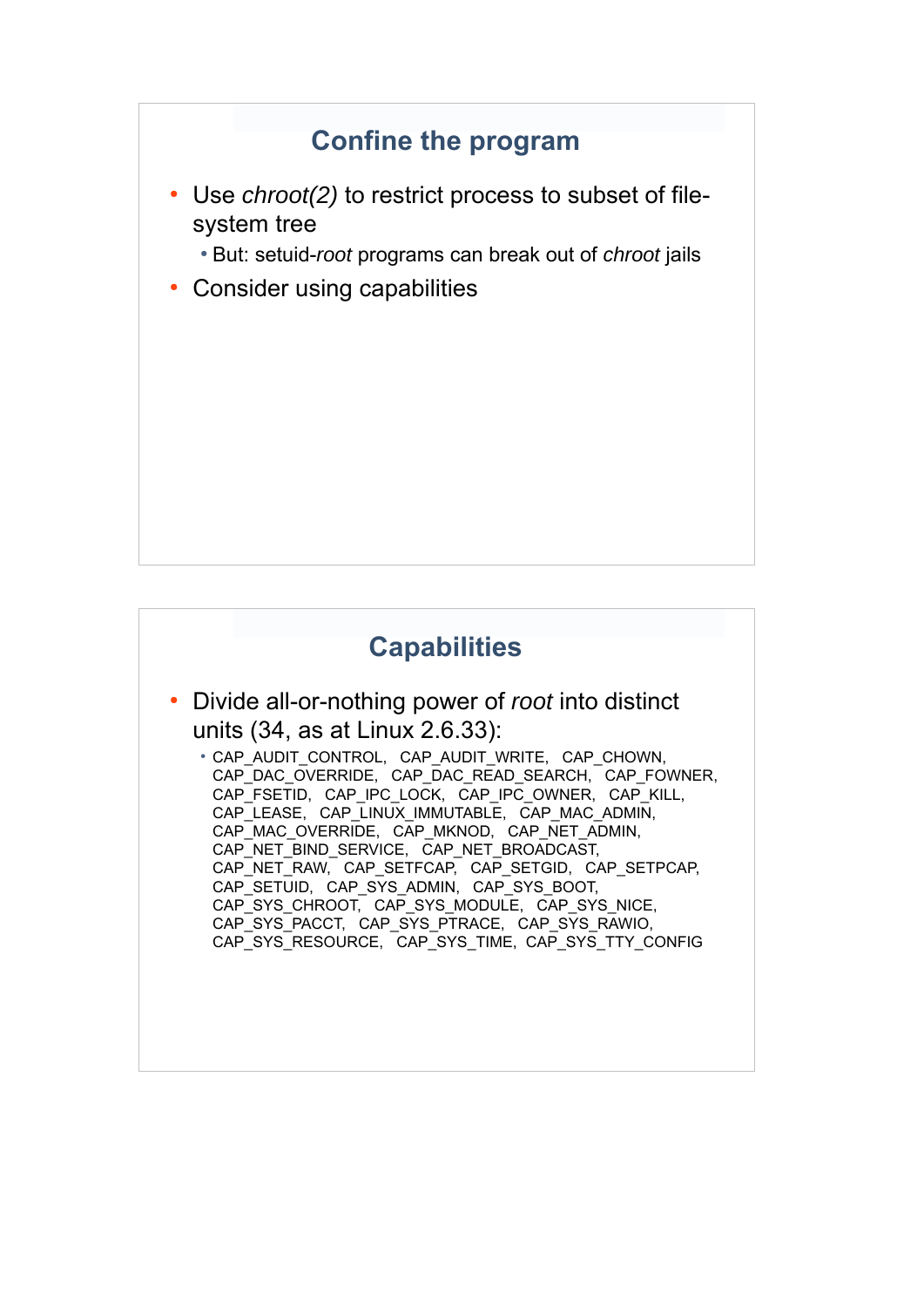### **Capabilities (***cont.***)**

- Instead of having UID 0, process can have selected capabilities, without having other powers of superuser
	- Takes "operate with least privilege" to finer granularity
	- Can have privileged program that can't access files owned by *root*
- Linux-specific...

### **Capabilities (***cont.***)**

- Partial implementation since Linux 2.2
- File capabilities added in Linux 2.6.24
	- Capabilities can be associated with executable file ● *setcap(8)* and *getcap(8)*
	- When file is executed, process gains capabilities (analogous to setuid program)
- Process has permitted and effective capability sets
	- Analogous to SUID and EUID in setuid programs
	- Use *libcap* API to raise/drop effective capabilities
- Further info:
	- *capabilities(7)*, [Hallyn, 2007], [Kerrisk, 2010]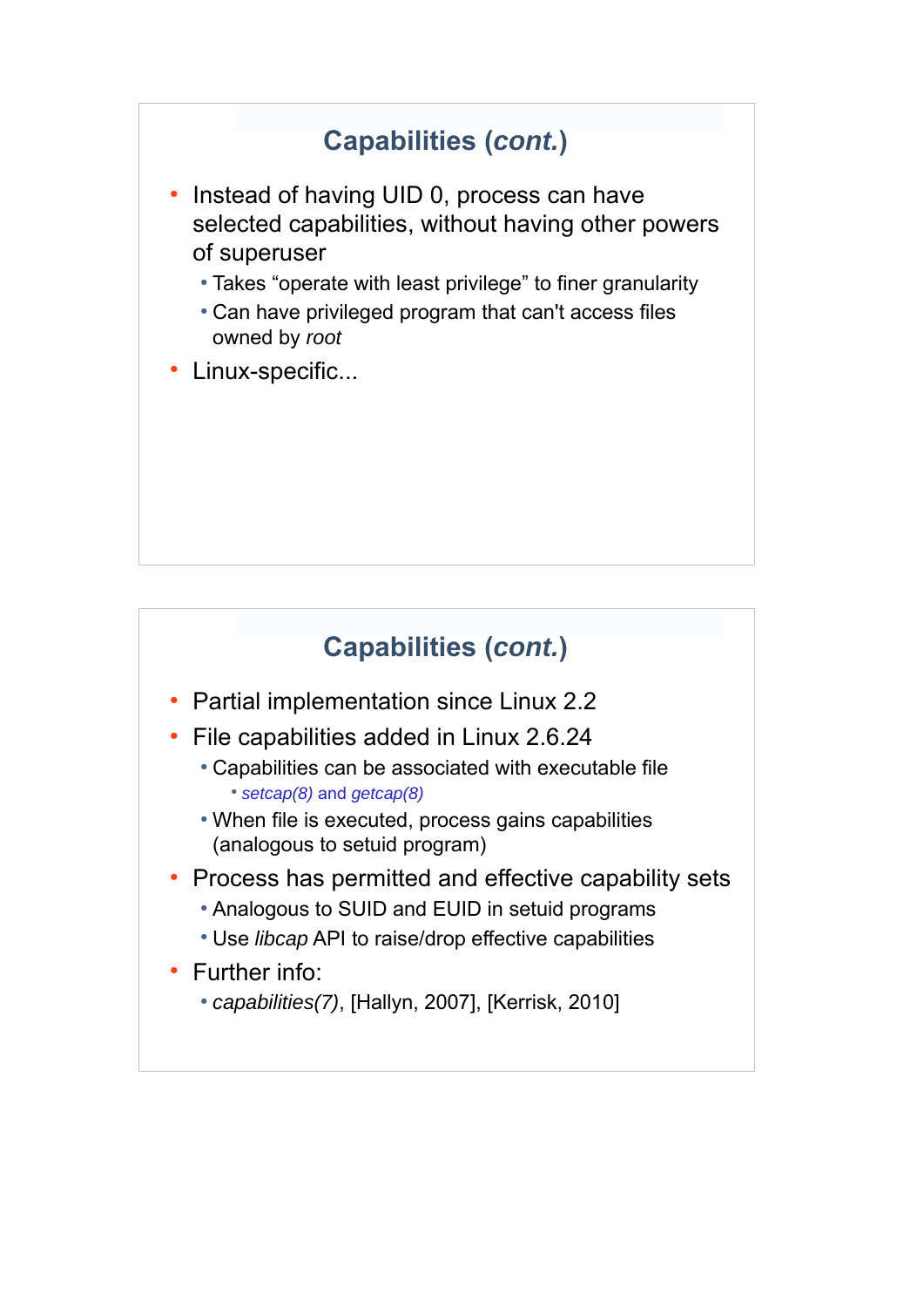#### **Summary**

- Avoid writing setuid-*root* programs
- Check return status from every call
- Fail safely
- Operate with least privilege at all times
- Drop privileges permanently when no longer needed
- Drop privilege before execing another program
- Avoid exposing sensitive information
- Be aware of signals
- Avoid TOCTOU races
- Be careful with file operations and file I/O
- Don't trust: user inputs; environment variables; run time environment
- Beware of buffer overruns
- Be prepared for denial of service attacks
- Consider using capabilities

# Useful Reading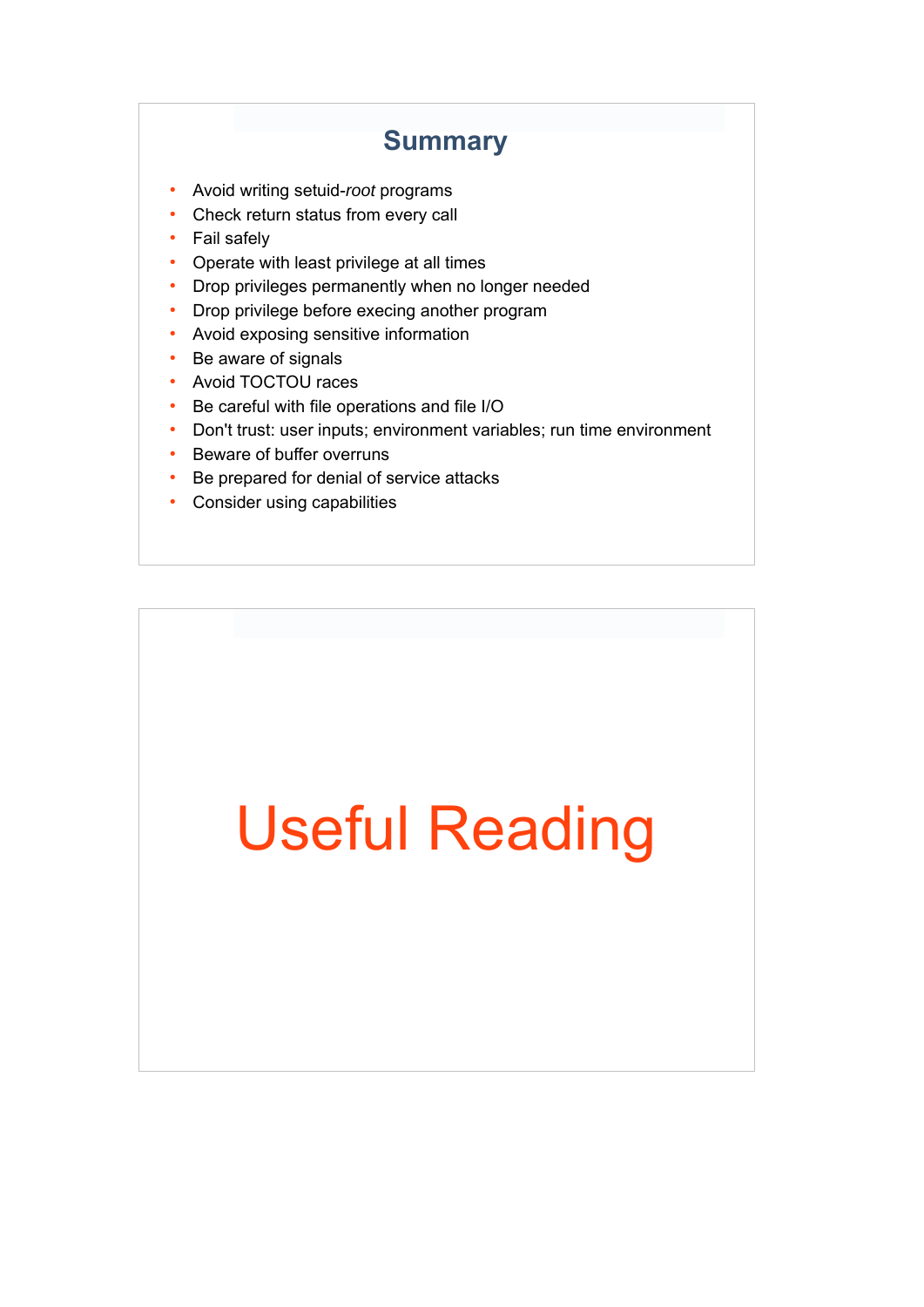| <b>Useful reading</b>                                                                                                                                                                                                         |
|-------------------------------------------------------------------------------------------------------------------------------------------------------------------------------------------------------------------------------|
| A very small sample of a very wide range of publications on security                                                                                                                                                          |
| Aleph One. 1996. Smashing the Stack for Fun and Profit<br>http://www.phrack.com/issues.html?issue=49&id=14#article                                                                                                            |
| Anley, C., Heasman, J., Lindner, F., and Richarte, G. 2007. The Shellcoder's Handbook:<br>Discovering and Exploiting Security Holes. Wiley.                                                                                   |
| Bishop, M. Various papers at http://nob.cs.ucdavis.edu/~bishop/secprog.                                                                                                                                                       |
| Bishop, M. 2003. Computer Security: Art and Science. Addison-Wesley.                                                                                                                                                          |
| Bishop, M. 2005. Introduction to Computer Security. Addison-Wesley.                                                                                                                                                           |
| Chen, H., Wagner, D., and Dean, D. 2002. "Setuid Demystified," Proceedings of the 11th<br><b>USENIX Security Symposium.</b><br>http://www.cs.berkeley.edu/~daw/papers/setuid-usenix02.pdf                                     |
| Crosby, S. A., and Wallach, D. S. 2003. "Denial of Service via Algorithmic Complexity<br>Attacks," Proceedings of the 12th USENIX Security Symposium.<br>http://www.cs.rice.edu/~scrosby/hash/CrosbyWallach UsenixSec2003.pdf |
| Drepper, U. 2009. "Defensive Programming for Red Hat Enterprise Linux"<br>http://people.redhat.com/drepper/defprogramming.pdf                                                                                                 |

#### **Useful reading**

Erickson, J. M. 2008. *Hacking: The Art of Exploitation* (2e). No Starch Press.

Garfinkel, S., et al.. 2003. *Practical Unix and Internet Security* (3e). O'Reilly.

Hallyn, S. 2007. "POSIX file capabilities: Parceling the power of root." http://www.ibm.com/developerworks/library/l-posixcap.html

Kerrisk, M., et al. *capabilities(7)* manual page

Kerrisk, M. 2010. *The Linux Programming Interface*. No Starch Press.

Peikari, C., and Chuvakin, A. 2004. *Security Warrior*. O'Reilly.

Tsafrir, D., da Silva, D., and Wagner, D. "The Murky Issue of Changing Process Identity: Revising 'Setuid Demystified'," *;login: The USENIX Magazine*, June 2008. http://www.usenix.org/publications/login/2008-06/pdfs/tsafrir.pdf

Viega, J., and McGraw, G. 2002. *Building Secure Software*. Addison-Wesley.

Wheeler, D., *Secure Programming for Linux and Unix HOWTO* http://www.dwheeler.com/secure-programs/.